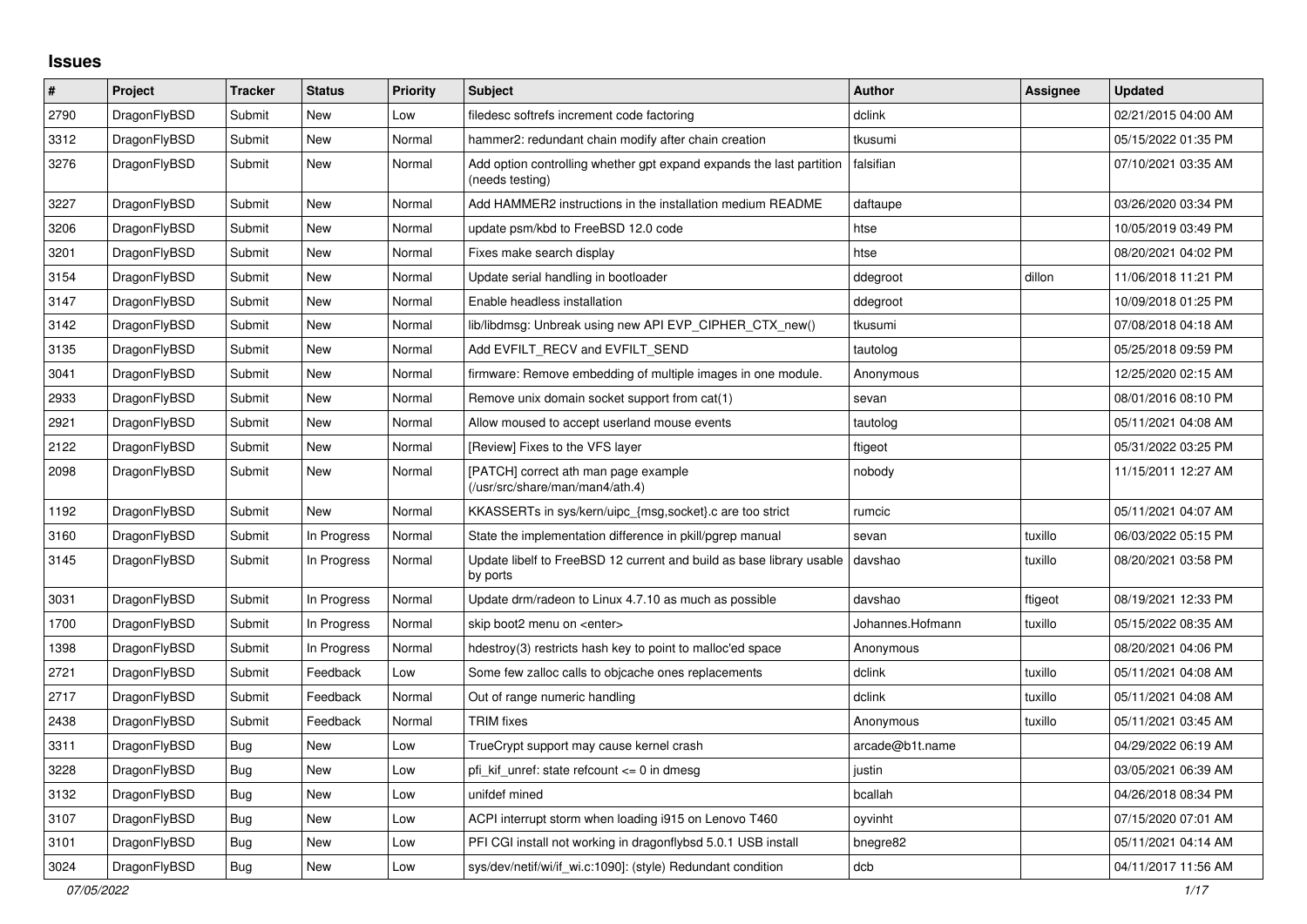| #    | Project      | <b>Tracker</b> | <b>Status</b> | <b>Priority</b> | Subject                                                                                                       | <b>Author</b>   | <b>Assignee</b> | <b>Updated</b>      |
|------|--------------|----------------|---------------|-----------------|---------------------------------------------------------------------------------------------------------------|-----------------|-----------------|---------------------|
| 2931 | DragonFlyBSD | Bug            | <b>New</b>    | Low             | 'gdb' of 'vkernel' unable to print backtrace                                                                  | tofergus        |                 | 07/26/2016 01:51 PM |
| 2887 | DragonFlyBSD | Bug            | New           | Low             | Missing extattr_namespace_to_string and<br>extattr_string_to_namespace functions                              | rubenk          |                 | 02/06/2016 05:09 AM |
| 2882 | DragonFlyBSD | Bug            | <b>New</b>    | Low             | bridge sends packets from individual interfaces                                                               | arcade@b1t.name |                 | 01/09/2016 12:43 PM |
| 2878 | DragonFlyBSD | <b>Bug</b>     | New           | Low             | [fix] CCVER problem when using clang and cpu extensions<br>(intrinsics)                                       | arcade@b1t.name |                 | 06/24/2016 04:25 AM |
| 2877 | DragonFlyBSD | <b>Bug</b>     | <b>New</b>    | Low             | sed fails when working with UTF-8 locale and non-UTF symbols                                                  | arcade@b1t.name |                 | 12/30/2015 11:20 AM |
| 2859 | DragonFlyBSD | Bug            | New           | Low             | Installer configuration menu always highlights "Select timezone", no<br>matter which step was last completed. | cgag            |                 | 12/02/2015 01:54 PM |
| 2858 | DragonFlyBSD | Bug            | New           | Low             | Installer "Local or UTC" question should have "No" selected by<br>default.                                    | cgag            |                 | 12/02/2015 01:18 PM |
| 2680 | DragonFlyBSD | Bug            | <b>New</b>    | Low             | boot0cfg update makes box unbootable                                                                          | herrgard        |                 | 06/10/2014 06:02 AM |
| 2675 | DragonFlyBSD | <b>Bug</b>     | <b>New</b>    | Low             | Ultimate N WiFi Link 5300 get iwn_intr: fatal firmware error on 5GHz                                          | revuwa          |                 | 05/11/2021 04:07 AM |
| 2552 | DragonFlyBSD | <b>Bug</b>     | <b>New</b>    | Low             | hammer recovery should indicate progress                                                                      | phma            |                 | 05/03/2013 12:13 AM |
| 2529 | DragonFlyBSD | Bug            | <b>New</b>    | Low             | Sundance network adapter is not detected and attached                                                         | kworr           |                 | 03/25/2013 02:29 AM |
| 2403 | DragonFlyBSD | <b>Bug</b>     | <b>New</b>    | Low             | newfs -E doesn't handle /dev/serno device names properly                                                      | ftigeot         |                 | 08/17/2012 05:07 AM |
| 2252 | DragonFlyBSD | Bug            | <b>New</b>    | Low             | snd_hda not useable if loaded via /boot/loader.conf                                                           | xbit            | swildner        | 12/14/2011 12:23 AM |
| 2095 | DragonFlyBSD | Bug            | <b>New</b>    | Low             | Running installer post-install: Unsupported DFUI transport "                                                  | greenrd         |                 | 06/26/2011 09:20 AM |
| 2020 | DragonFlyBSD | <b>Bug</b>     | <b>New</b>    | Low             | Port brcm80211 driver from Linux to DragonFly BSD                                                             | studer          |                 | 03/05/2011 10:54 PM |
| 1982 | DragonFlyBSD | Bug            | <b>New</b>    | Low             | There is no linuxulator on x86-64                                                                             | herrgard        |                 | 05/31/2022 02:25 PM |
| 1947 | DragonFlyBSD | Bug            | New           | Low             | GA-880GM-UD2H (rev. 1.3) AHCI fails to detect disks at the end of<br>the RAID controller                      | eocallaghan     |                 | 11/27/2021 08:46 AM |
| 1882 | DragonFlyBSD | Bug            | <b>New</b>    | Low             | Idea for handling new USB vendor/device codes                                                                 | bmk             |                 | 10/20/2010 12:15 PM |
| 1714 | DragonFlyBSD | <b>Bug</b>     | <b>New</b>    | Low             | hwpmc                                                                                                         | alexh           | swildner        | 08/18/2012 02:03 PM |
| 1538 | DragonFlyBSD | Bug            | <b>New</b>    | Low             | mountroot should probe file systems                                                                           | corecode        | alexh           | 11/24/2010 06:35 PM |
| 1532 | DragonFlyBSD | Bug            | <b>New</b>    | Low             | jemalloc doesn't work on DragonFly                                                                            | hasso           | sjg             | 08/02/2011 01:14 AM |
| 1313 | DragonFlyBSD | <b>Bug</b>     | New           | Low             | Signal code in kernel needs major overhaul (signal queues,<br>si code, si addr)                               | hasso           |                 | 05/11/2021 04:00 AM |
| 679  | DragonFlyBSD | Bug            | <b>New</b>    | Low             | Netgraph backward compatibility for old *LEN constants                                                        | nant            | nant            | 02/18/2014 05:45 AM |
| 600  | DragonFlyBSD | <b>Bug</b>     | <b>New</b>    | Low             | /sys/libkern/karc4random                                                                                      | robin carey5    | profmakx        | 01/19/2015 03:07 AM |
| 3319 | DragonFlyBSD | <b>Bug</b>     | New           | Normal          | setproctitle() calls can change effect of later setproctitle() calls                                          | tonyc           |                 | 06/29/2022 06:10 PM |
| 3316 | DragonFlyBSD | <b>Bug</b>     | New           | Normal          | hammer2_dirent_create() allows creating >1 dirents with the same<br>name                                      | tkusumi         |                 | 06/05/2022 12:35 PM |
| 3314 | DragonFlyBSD | <b>Bug</b>     | New           | Normal          | Bring virtio_console(4) from FreeBSD                                                                          | tuxillo         | tuxillo         | 05/29/2022 08:24 AM |
| 3313 | DragonFlyBSD | <b>Bug</b>     | New           | Normal          | Can't boot from my live USB at all. The kernel loading process<br>hangs.                                      | rempas          |                 | 06/03/2022 12:16 AM |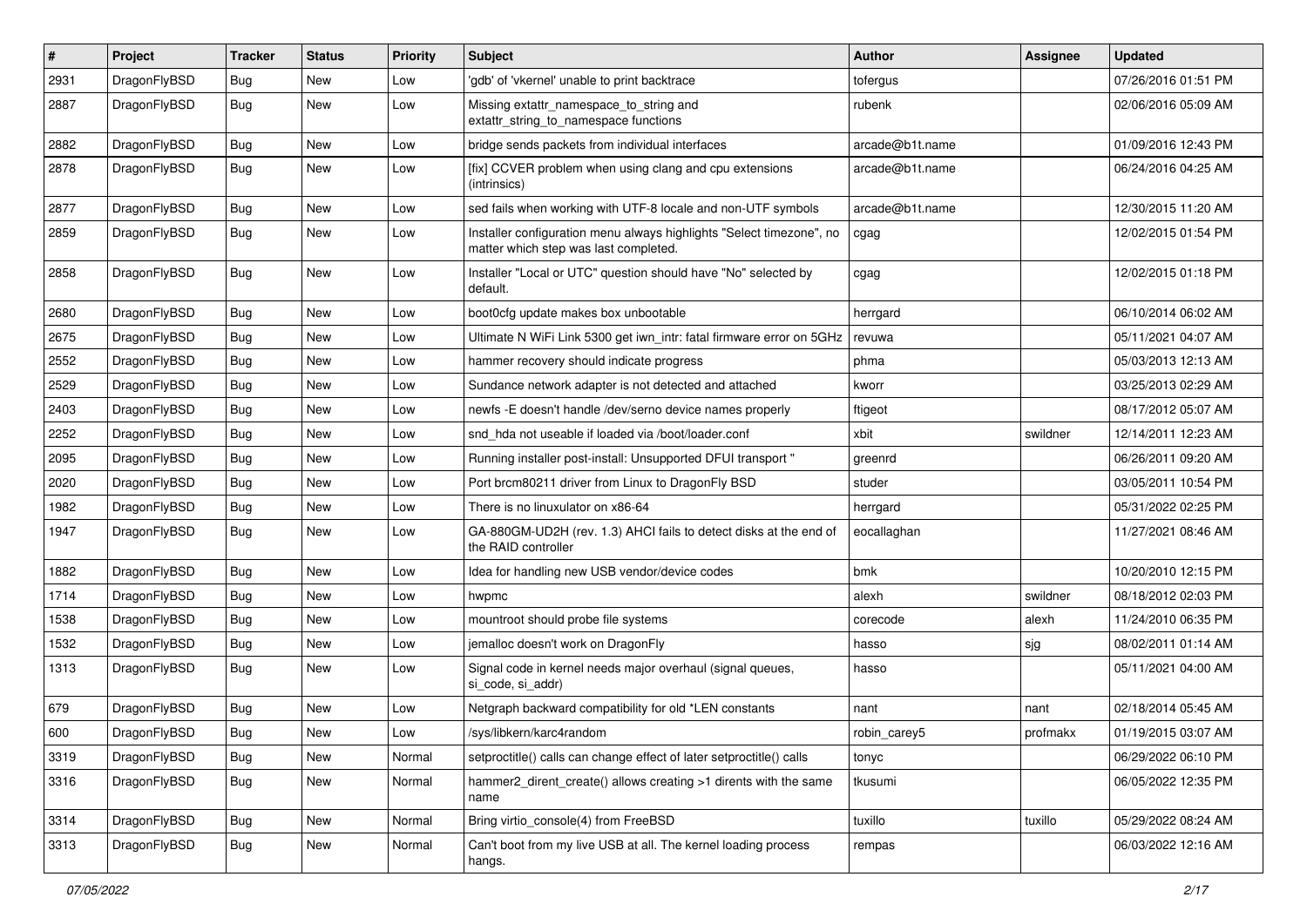| #    | Project      | <b>Tracker</b> | <b>Status</b> | <b>Priority</b> | Subject                                                                                                   | <b>Author</b>     | <b>Assignee</b> | <b>Updated</b>      |
|------|--------------|----------------|---------------|-----------------|-----------------------------------------------------------------------------------------------------------|-------------------|-----------------|---------------------|
| 3302 | DragonFlyBSD | Bug            | <b>New</b>    | Normal          | Will not boot on System76 Lemur Pro (lemp10)                                                              | piecuch           |                 | 11/03/2021 10:21 AM |
| 3301 | DragonFlyBSD | <b>Bug</b>     | <b>New</b>    | Normal          | Gkrellm from the packages is not showing logged in users in main<br>window, logged in users always $== 0$ | adrian            |                 | 01/08/2022 04:24 AM |
| 3300 | DragonFlyBSD | Bug            | <b>New</b>    | Normal          | Running Xvnc from TigerVNC package through the INETD daemon<br>in TCP WAIT mode fails hard                | adrian            |                 | 01/08/2022 04:25 AM |
| 3298 | DragonFlyBSD | <b>Bug</b>     | New           | Normal          | Running "w" and having logged in via XDM through VNC, "w" prints<br>an extra error message                | piecuch           |                 | 10/25/2021 09:16 AM |
| 3284 | DragonFlyBSD | Bug            | New           | Normal          | Wrong towlower() result for U+038A                                                                        | bhaible           |                 | 07/10/2021 03:34 AM |
| 3283 | DragonFlyBSD | Bug            | New           | Normal          | mknodat() cannot create FIFOs                                                                             | bhaible           |                 | 07/10/2021 03:34 AM |
| 3282 | DragonFlyBSD | Bug            | New           | Normal          | unexpected errno value from fopen()                                                                       | bhaible           |                 | 07/10/2021 03:34 AM |
| 3281 | DragonFlyBSD | <b>Bug</b>     | New           | Normal          | Crash after leaving unattended for a while                                                                | bhaible           |                 | 07/10/2021 03:32 AM |
| 3280 | DragonFlyBSD | Bug            | <b>New</b>    | Normal          | KMS console and i915(4) not working in 6.0                                                                | cmusser           |                 | 07/10/2021 03:35 AM |
| 3278 | DragonFlyBSD | Bug            | <b>New</b>    | Normal          | Second screen image is distorted                                                                          | arcade@b1t.name   |                 | 07/10/2021 03:36 AM |
| 3252 | DragonFlyBSD | Bug            | <b>New</b>    | Normal          | tcsetattr/tcgetattr set errno incorrectly on non-TTY                                                      | tonyc             |                 | 10/26/2020 09:34 PM |
| 3249 | DragonFlyBSD | Bug            | New           | Normal          | HAMMER2 fsync(2) not working properly                                                                     | tkusumi           |                 | 09/21/2020 07:07 AM |
| 3247 | DragonFlyBSD | Bug            | <b>New</b>    | Normal          | Kernel panic doing nothing much                                                                           | phma              |                 | 09/12/2020 11:40 PM |
| 3246 | DragonFlyBSD | Bug            | New           | Normal          | HAMMER2 unable to handle ENOSPC properly                                                                  | tkusumi           |                 | 09/04/2020 11:11 AM |
| 3245 | DragonFlyBSD | Bug            | New           | Normal          | panic: free: guard1x fail, i915 load from loader.conf                                                     | polachok          |                 | 08/21/2020 10:36 AM |
| 3243 | DragonFlyBSD | Bug            | New           | Normal          | SMART status not reported properly for SSD disks                                                          | daftaupe          |                 | 09/09/2020 11:03 PM |
| 3239 | DragonFlyBSD | Bug            | New           | Normal          | unable to SIGKILL glitched emacs                                                                          | piecuch           |                 | 05/26/2020 03:30 AM |
| 3238 | DragonFlyBSD | Bug            | <b>New</b>    | Normal          | race conditions when printing from vkernel console                                                        | piecuch           |                 | 05/19/2020 02:50 PM |
| 3235 | DragonFlyBSD | Bug            | New           | Normal          | Kernel panic in devfs_vnops.c                                                                             | mneumann          |                 | 04/28/2020 07:00 AM |
| 3231 | DragonFlyBSD | Bug            | New           | Normal          | wifi drops on 5.8                                                                                         | tse               |                 | 04/06/2020 05:08 AM |
| 3226 | DragonFlyBSD | Bug            | New           | Normal          | Xorg freezes in vm: thread stuck in "objtrm1"                                                             | peeter            |                 | 04/08/2020 02:10 AM |
| 3225 | DragonFlyBSD | Bug            | New           | Normal          | nfsd freeze when using gemu                                                                               | tse               |                 | 03/17/2020 11:52 AM |
| 3224 | DragonFlyBSD | Bug            | New           | Normal          | Kernel panic when trying to ping6                                                                         | zhtw              |                 | 03/08/2020 08:55 AM |
| 3222 | DragonFlyBSD | Bug            | <b>New</b>    | Normal          | gcc - undefined reference to '_atomic_load' (missing libatomic?)                                          | mneumann          |                 | 02/08/2020 02:45 AM |
| 3219 | DragonFlyBSD | Bug            | New           | Normal          | x11/xorg port can not be build                                                                            | <b>UlasSAYGIN</b> |                 | 03/31/2020 08:57 AM |
| 3218 | DragonFlyBSD | Bug            | New           | Normal          | Kernel panics are not sent to comconsole when booted over EFI                                             | mqudsi            |                 | 12/02/2019 08:52 PM |
| 3217 | DragonFlyBSD | Bug            | New           | Normal          | rescue tools: make install fails if rescue folder doesn't exist                                           | t dfbsd           |                 | 11/27/2019 08:16 PM |
| 3215 | DragonFlyBSD | Bug            | <b>New</b>    | Normal          | Hang in tcdrain(3) after write(3)                                                                         | noloader          |                 | 11/25/2019 03:08 PM |
| 3209 | DragonFlyBSD | <b>Bug</b>     | <b>New</b>    | Normal          | svc has some minor bugs                                                                                   | arcade@b1t.name   |                 | 10/24/2019 09:08 AM |
| 3208 | DragonFlyBSD | <b>Bug</b>     | New           | Normal          | Crash related to nfsd                                                                                     | tse               |                 | 06/11/2020 05:52 AM |
| 3199 | DragonFlyBSD | <b>Bug</b>     | New           | Normal          | PFS label not found panic                                                                                 | tse               |                 | 08/21/2019 03:51 AM |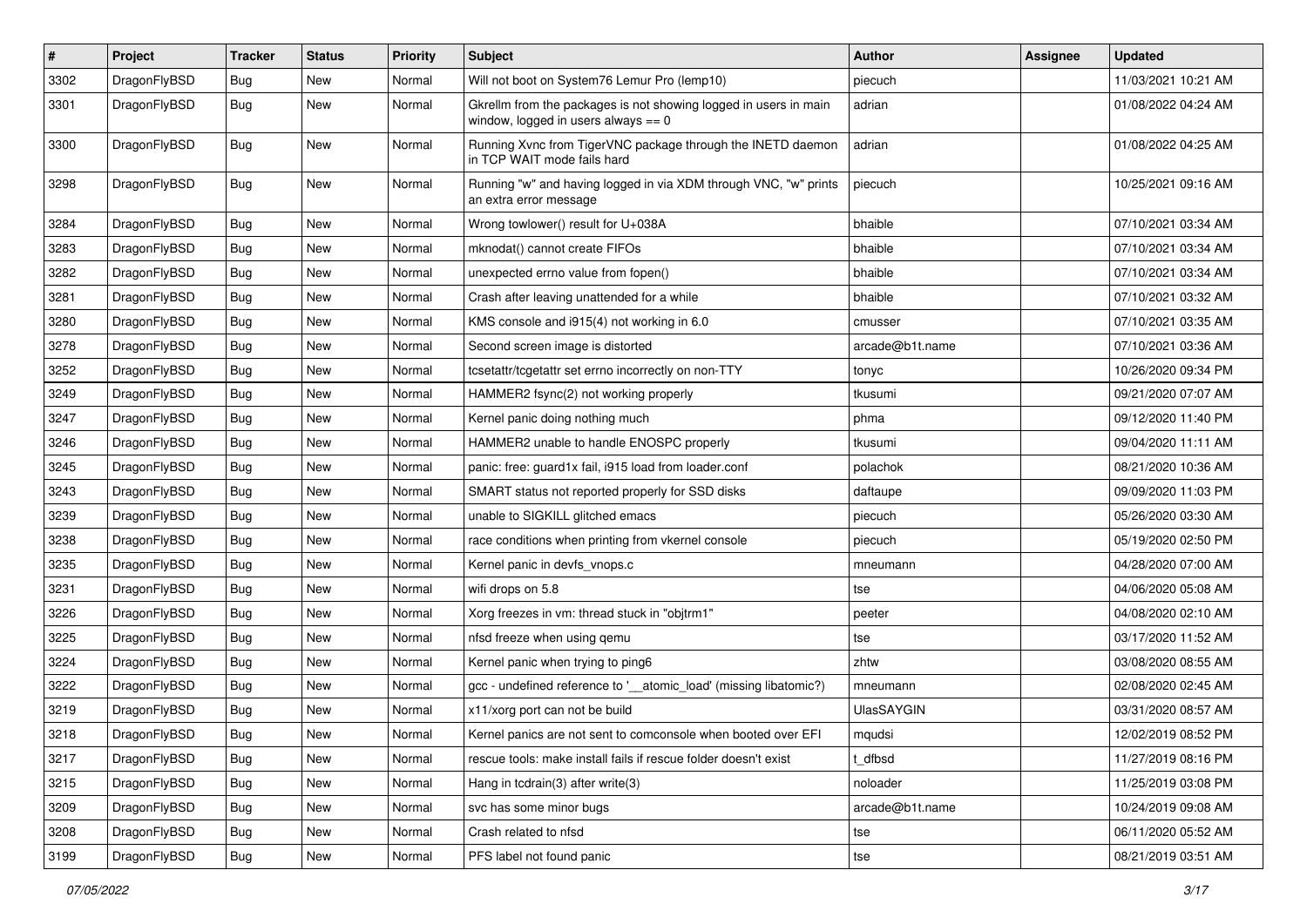| $\pmb{\#}$ | Project      | <b>Tracker</b> | <b>Status</b> | <b>Priority</b> | Subject                                                                                                   | <b>Author</b>          | <b>Assignee</b> | <b>Updated</b>      |
|------------|--------------|----------------|---------------|-----------------|-----------------------------------------------------------------------------------------------------------|------------------------|-----------------|---------------------|
| 3197       | DragonFlyBSD | Bug            | <b>New</b>    | Normal          | DragonFly upgrades                                                                                        | tse                    |                 | 04/18/2020 04:18 PM |
| 3196       | DragonFlyBSD | Bug            | <b>New</b>    | Normal          | test issue after redmine upgrade (2)                                                                      | tuxillo                |                 | 07/05/2019 04:33 AM |
| 3189       | DragonFlyBSD | Bug            | New           | Normal          | Allow DragonFly Mail Agent to accept an alternate config via<br>command line switch                       | iang                   |                 | 08/16/2021 12:42 AM |
| 3184       | DragonFlyBSD | <b>Bug</b>     | <b>New</b>    | Normal          | tsleep(9) return value when PCATCH specified                                                              | tkusumi                |                 | 04/03/2019 06:49 AM |
| 3170       | DragonFlyBSD | Bug            | <b>New</b>    | Normal          | repeatable nfsd crash                                                                                     | tse                    |                 | 06/11/2020 05:52 AM |
| 3165       | DragonFlyBSD | Bug            | <b>New</b>    | Normal          | Looping at boot time                                                                                      | gop                    |                 | 12/28/2018 01:04 PM |
| 3157       | DragonFlyBSD | Bug            | New           | Normal          | TP-Link UE300 not working in 5.2-RELEASE                                                                  | tuxillo                |                 | 11/15/2018 02:08 PM |
| 3143       | DragonFlyBSD | Bug            | <b>New</b>    | Normal          | assertion "0" failed in hammer2 inode xop chain sync                                                      | cbin                   |                 | 07/18/2018 12:50 PM |
| 3141       | DragonFlyBSD | Bug            | <b>New</b>    | Normal          | dhclient blocks boot process                                                                              | rowo                   |                 | 12/16/2018 11:01 AM |
| 3139       | DragonFlyBSD | Bug            | New           | Normal          | USB Mouse Does Not Work in DragonflyBSD guest on VirtualBox                                               | chiguy1256             |                 | 06/24/2018 10:14 PM |
| 3134       | DragonFlyBSD | Bug            | <b>New</b>    | Normal          | RFC 3021 (/31 networks) appear to be unsupported                                                          | jailbird               |                 | 05/16/2018 11:03 PM |
| 3120       | DragonFlyBSD | Bug            | <b>New</b>    | Normal          | Intel AC 8260 firmware does not load                                                                      | Vintodrimmer           |                 | 08/28/2018 03:30 AM |
| 3117       | DragonFlyBSD | Bug            | <b>New</b>    | Normal          | Problem with colours if "intel" video-driver used                                                         | dpostolov              |                 | 01/07/2018 11:35 PM |
| 3116       | DragonFlyBSD | Bug            | New           | Normal          | da0 detects on very big volume if to _remove_ usb install stick and<br>reboot on Intel NUC5PPYH           | dpostolov              |                 | 01/07/2018 09:40 PM |
| 3110       | DragonFlyBSD | Bug            | <b>New</b>    | Normal          | crash with ipfw3 under load                                                                               | bnegre82               |                 | 12/09/2017 06:22 AM |
| 3076       | DragonFlyBSD | Bug            | New           | Normal          | sys/dev/netif/ig hal/e1000 ich8lan.c:1594: sanity checking mixup?                                         | dcb                    |                 | 10/11/2017 01:58 AM |
| 3052       | DragonFlyBSD | Bug            | New           | Normal          | panic DragonFly v4.8.1-RELEASE by mounting a malformed NTFS<br>image [64.000]                             | open.source@ribose.com |                 | 08/14/2017 03:22 AM |
| 3051       | DragonFlyBSD | Bug            | New           | Normal          | panic DragonFly v4.8.1-RELEASE by mounting a malformed NTFS<br>image [12.000]                             | open.source@ribose.com |                 | 08/14/2017 03:20 AM |
| 3049       | DragonFlyBSD | Bug            | New           | Normal          | panic DragonFly v4.8.1-RELEASE by mounting a malformed<br>msdosfs image [12.128]                          | open.source@ribose.com |                 | 08/14/2017 02:53 AM |
| 3047       | DragonFlyBSD | <b>Bug</b>     | <b>New</b>    | Normal          | <b>HAMMER</b> critical write error                                                                        | samuel                 |                 | 06/19/2019 09:50 AM |
| 3036       | DragonFlyBSD | <b>Bug</b>     | New           | Normal          | panic in icmp_redirect_start() ASSERT_IN_NETISR(0)                                                        | tautolog               |                 | 05/11/2017 07:27 PM |
| 3035       | DragonFlyBSD | Bug            | New           | Normal          | panic: assertion "cpu $>= 0$ && cpu < ncpus" failed in netisr cpuport<br>at /usr/src/sys/net/netisr2.h:87 | masu                   |                 | 05/11/2017 01:24 AM |
| 3029       | DragonFlyBSD | <b>Bug</b>     | <b>New</b>    | Normal          | Running DflyBSD 4.8 on FreeBSD bhyve as a guest                                                           | iron                   |                 | 05/13/2022 04:33 AM |
| 3025       | DragonFlyBSD | Bug            | <b>New</b>    | Normal          | sys/dev/powermng/powernow/powernow.c:284: bad comparison?                                                 | dcb                    |                 | 09/23/2017 07:45 AM |
| 3022       | DragonFlyBSD | <b>Bug</b>     | New           | Normal          | sys/dev/netif/ath/ath/if_ath.c:2142: strange bitmask?                                                     | dcb                    |                 | 04/11/2017 11:49 AM |
| 3018       | DragonFlyBSD | <b>Bug</b>     | New           | Normal          | sys/bus/u4b/wlan/if_run.c:5464]: (style) Redundant condition                                              | dcb                    |                 | 04/11/2017 11:26 AM |
| 3006       | DragonFlyBSD | <b>Bug</b>     | New           | Normal          | boot0cfg: panic in kern_udev.c in function _udev_dict_set_cstr when<br>installing in VirtualBox           | MichiGreat             |                 | 04/01/2017 02:22 PM |
| 2994       | DragonFlyBSD | <b>Bug</b>     | New           | Normal          | Intermittent boot hangs after git: hammer - HAMMER Version 7                                              | davshao                |                 | 03/30/2017 02:06 PM |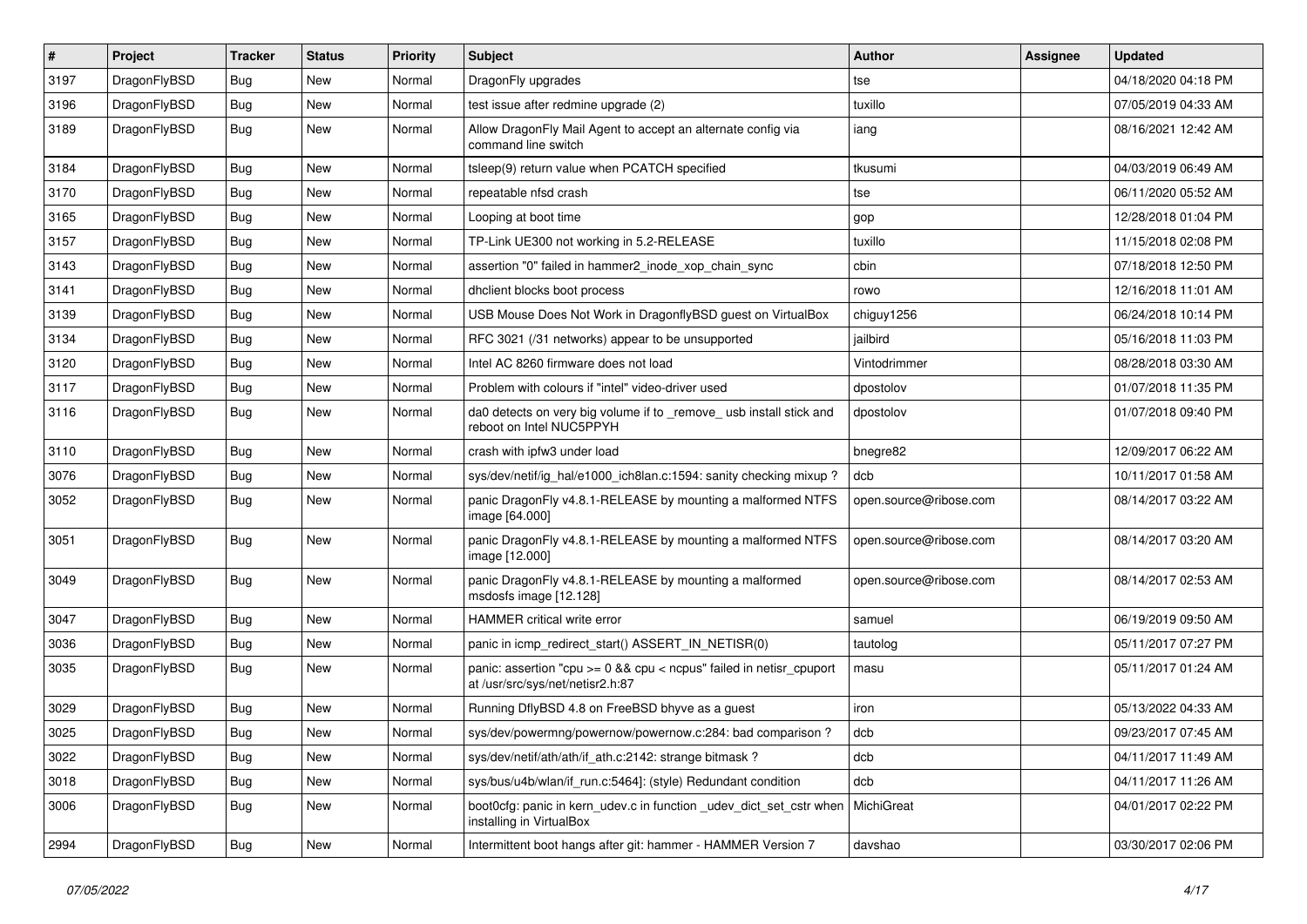| #    | Project      | <b>Tracker</b> | <b>Status</b> | <b>Priority</b> | Subject                                                                                                                                                  | <b>Author</b>    | <b>Assignee</b> | <b>Updated</b>      |
|------|--------------|----------------|---------------|-----------------|----------------------------------------------------------------------------------------------------------------------------------------------------------|------------------|-----------------|---------------------|
| 2972 | DragonFlyBSD | Bug            | <b>New</b>    | Normal          | ipfw3 "deny to me" does not work correctly                                                                                                               | mneumann         |                 | 12/27/2016 12:11 PM |
| 2970 | DragonFlyBSD | <b>Bug</b>     | New           | Normal          | kernel 4.7: "Is -l" causes panic on UDF filesystem: "bgetvp -<br>overlapping buffer"                                                                     | peeter           |                 | 12/21/2016 02:46 AM |
| 2936 | DragonFlyBSD | Bug            | <b>New</b>    | Normal          | loader.efi crashes while loading kernel                                                                                                                  | spaceille        |                 | 08/20/2016 06:17 AM |
| 2924 | DragonFlyBSD | Bug            | New           | Normal          | cat -v fails to tag characters in extended table with M- prefix with<br>some locales                                                                     | sevan            |                 | 07/11/2016 07:18 AM |
| 2917 | DragonFlyBSD | Bug            | New           | Normal          | da8: reading primary partition table: error accessing offset<br>000000000000 for 512                                                                     | liweitianux      |                 | 05/11/2021 08:43 PM |
| 2898 | DragonFlyBSD | Bug            | <b>New</b>    | Normal          | <b>HAMMER</b> panic                                                                                                                                      | pavalos          |                 | 11/03/2018 07:05 AM |
| 2892 | DragonFlyBSD | Bug            | New           | Normal          | swap_pager:indefinite wait bufferf error                                                                                                                 | <b>Ihmwzy</b>    |                 | 02/21/2016 10:32 PM |
| 2891 | DragonFlyBSD | <b>Bug</b>     | New           | Normal          | Kernel panic in IEEE802.11 related code                                                                                                                  | shamaz           |                 | 05/29/2016 05:49 PM |
| 2890 | DragonFlyBSD | Bug            | <b>New</b>    | Normal          | not able to boot usb installer on Toshiba Chromebook 2                                                                                                   | johnnywhishbone  |                 | 02/22/2016 03:42 AM |
| 2886 | DragonFlyBSD | Bug            | <b>New</b>    | Normal          | dragonfly mail agent: sending a testmail causes high system load                                                                                         | worf             |                 | 02/05/2016 05:53 AM |
| 2881 | DragonFlyBSD | Bug            | <b>New</b>    | Normal          | Pulseaudio hangs/resets system when starting X11                                                                                                         | mneumann         |                 | 01/09/2016 03:08 AM |
| 2874 | DragonFlyBSD | Bug            | New           | Normal          | make world DESTDIR=/emptydir fails                                                                                                                       | pascii           |                 | 12/25/2015 07:04 AM |
| 2863 | DragonFlyBSD | Bug            | <b>New</b>    | Normal          | HAMMER synch tid is zero                                                                                                                                 | shamaz           |                 | 12/12/2015 11:24 PM |
| 2857 | DragonFlyBSD | Bug            | New           | Normal          | hammer stalls via bitcoin-gt                                                                                                                             | tkusumi          |                 | 11/30/2015 06:52 AM |
| 2852 | DragonFlyBSD | <b>Bug</b>     | New           | Normal          | Hammer File System - hangs on undo during system boot / mount -<br>will not recover on DragonFlyBSD newer than 3.6.0                                     | abale            |                 | 05/11/2021 04:07 AM |
| 2840 | DragonFlyBSD | Bug            | New           | Normal          | wrong voltage is reported                                                                                                                                | yellowrabbit2010 |                 | 09/11/2015 06:09 PM |
| 2835 | DragonFlyBSD | Bug            | <b>New</b>    | Normal          | /usr/include/c++/5.0/bits/c++locale.h likes<br>POSIX_C_SOURCE>=200809                                                                                    | davshao          |                 | 11/18/2015 03:40 AM |
| 2822 | DragonFlyBSD | Bug            | New           | Normal          | USB 3.0 stick throws "reading primary partition table: error<br>accessing offset 000[] for 152" error, while the stick works on any<br>other OS I tested | revuwa           | profmakx        | 06/29/2015 05:56 AM |
| 2820 | DragonFlyBSD | <b>Bug</b>     | <b>New</b>    | Normal          | TP-Link USB Wi-Fi adapter cannot be reattached to the system                                                                                             | shamaz           |                 | 05/22/2015 09:45 PM |
| 2816 | DragonFlyBSD | <b>Bug</b>     | <b>New</b>    | Normal          | A multitasking process being debugged can get stuck                                                                                                      | phma             |                 | 05/19/2015 03:57 AM |
| 2812 | DragonFlyBSD | <b>Bug</b>     | New           | Normal          | Panic on Intel DE3815TYKHE                                                                                                                               | tmorp            |                 | 05/14/2015 03:14 PM |
| 2809 | DragonFlyBSD | Bug            | New           | Normal          | hammer mirror-stream                                                                                                                                     | masu             |                 | 04/10/2015 12:33 AM |
| 2808 | DragonFlyBSD | Bug            | <b>New</b>    | Normal          | X freeze by switching between X and VT - results in black screen                                                                                         | lukesky333       |                 | 05/11/2021 03:55 AM |
| 2806 | DragonFlyBSD | <b>Bug</b>     | <b>New</b>    | Normal          | failed to configure a link-local address on ath0 (errno = 22)                                                                                            | Chingyuan        |                 | 05/25/2021 01:00 AM |
| 2803 | DragonFlyBSD | <b>Bug</b>     | New           | Normal          | HAMMER: Warning: UNDO area too small!                                                                                                                    | ftigeot          |                 | 03/11/2015 03:42 PM |
| 2802 | DragonFlyBSD | <b>Bug</b>     | <b>New</b>    | Normal          | USB Wifi urtwn0 crash from cd boot                                                                                                                       | opvalues         |                 | 03/10/2015 01:07 AM |
| 2799 | DragonFlyBSD | <b>Bug</b>     | <b>New</b>    | Normal          | Fatal trap 12 caused by moused(8) -p /dev/cual0                                                                                                          | opvalues         |                 | 03/04/2015 11:01 PM |
| 2788 | DragonFlyBSD | <b>Bug</b>     | New           | Normal          | ioctl GSLICEINFO: Not working for vnode slice                                                                                                            | mneumann         |                 | 02/12/2015 07:49 AM |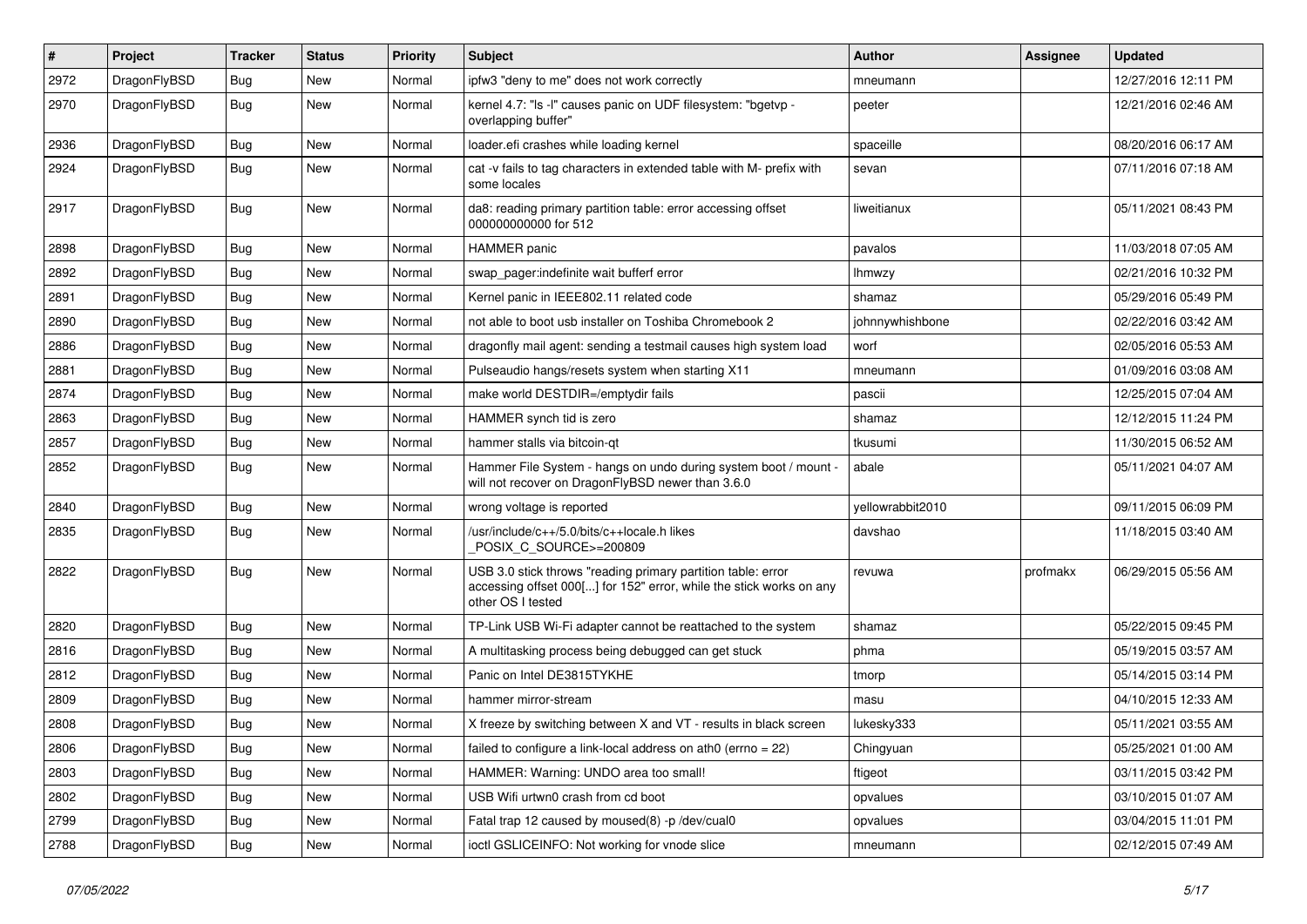| $\vert$ # | Project      | <b>Tracker</b> | <b>Status</b> | <b>Priority</b> | <b>Subject</b>                                                                                           | <b>Author</b>     | Assignee | <b>Updated</b>      |
|-----------|--------------|----------------|---------------|-----------------|----------------------------------------------------------------------------------------------------------|-------------------|----------|---------------------|
| 2746      | DragonFlyBSD | <b>Bug</b>     | <b>New</b>    | Normal          | some fraction of xterms started from the xmonad window manager<br>get killed with SIGALRM                | isenmann          | profmakx | 12/28/2014 02:51 AM |
| 2738      | DragonFlyBSD | Bug            | <b>New</b>    | Normal          | Hammer: Strange behavior when trying to recover old version of<br>moved file                             | roland            |          | 11/20/2014 08:02 AM |
| 2712      | DragonFlyBSD | Bug            | <b>New</b>    | Normal          | connect(2) returns EINVAL when retrying after ECONNREFUSED                                               | jorisgio          |          | 08/14/2014 05:31 PM |
| 2708      | DragonFlyBSD | Bug            | <b>New</b>    | Normal          | unable to send TCP nor UDP on age(4) interface                                                           | dermiste          |          | 05/11/2021 03:54 AM |
| 2688      | DragonFlyBSD | Bug            | New           | Normal          | 67613368bdda7 Fix wrong checks for U4B presence Asrock Z77M<br>difficulty detecting USB keyboard         | davshao           |          | 06/28/2014 07:08 PM |
| 2687      | DragonFlyBSD | Bug            | New           | Normal          | natacontrol software RAID in installer                                                                   | csmelosky         |          | 06/22/2014 12:03 PM |
| 2674      | DragonFlyBSD | <b>Bug</b>     | <b>New</b>    | Normal          | <b>GPT Support</b>                                                                                       | ftigeot           |          | 12/28/2015 02:54 PM |
| 2652      | DragonFlyBSD | Bug            | New           | Normal          | 189a0ff3761b47  ix: Implement MSI-X support locks up Lenovo<br>S10 Intel Atom n270                       | davshao           |          | 05/14/2014 01:55 AM |
| 2647      | DragonFlyBSD | Bug            | <b>New</b>    | Normal          | HAMMER panic on 3.6.0                                                                                    | tuxillo           |          | 05/11/2021 03:54 AM |
| 2645      | DragonFlyBSD | <b>Bug</b>     | <b>New</b>    | Normal          | panic with dsched fq and ioprio                                                                          | jyoung15          |          | 02/20/2014 07:29 AM |
| 2641      | DragonFlyBSD | <b>Bug</b>     | <b>New</b>    | Normal          | Panic when loading natapci as module                                                                     | tuxillo           |          | 05/11/2021 03:54 AM |
| 2630      | DragonFlyBSD | Bug            | New           | Normal          | Bring in latest iconv fixes from FreeBSD10 as well as csmapper<br>updates                                | tuxillo           |          | 05/11/2021 03:54 AM |
| 2629      | DragonFlyBSD | Bug            | <b>New</b>    | Normal          | Replace gcc44 with llvm34, clang34, and libc++                                                           | tuxillo           |          | 06/02/2014 02:30 PM |
| 2626      | DragonFlyBSD | <b>Bug</b>     | <b>New</b>    | Normal          | iwn driver drops with error: "firmware error 'iwn_intr: fatal firmware<br>error""                        | rodyaj            |          | 01/09/2014 05:50 AM |
| 2622      | DragonFlyBSD | <b>Bug</b>     | <b>New</b>    | Normal          | VAIO FIT15E fn keys support                                                                              | nonsolosoft       |          | 12/31/2013 01:31 AM |
| 2621      | DragonFlyBSD | Bug            | New           | Normal          | core dump using cdrom                                                                                    | nonsolosoft       |          | 12/27/2013 12:43 AM |
| 2620      | DragonFlyBSD | <b>Bug</b>     | <b>New</b>    | Normal          | moused problem                                                                                           | FilippoMo         |          | 12/20/2013 10:32 AM |
| 2619      | DragonFlyBSD | <b>Bug</b>     | <b>New</b>    | Normal          | DragonFly 3.6 can't be installed on a 6TB volume                                                         | ftigeot           |          | 02/23/2014 11:55 PM |
| 2618      | DragonFlyBSD | <b>Bug</b>     | <b>New</b>    | Normal          | mouse problem on RELEASE-3 6 0                                                                           | FilippoMo         |          | 12/20/2013 03:26 AM |
| 2611      | DragonFlyBSD | <b>Bug</b>     | <b>New</b>    | Normal          | Change in IP address results in network not working                                                      | phma              |          | 12/05/2013 07:55 PM |
| 2609      | DragonFlyBSD | Bug            | <b>New</b>    | Normal          | master: panic: assertion<br>"LWKT_TOKEN_HELD_ANY(vm_object_token(object))" failed in<br>swp pager lookup | thomas.nikolajsen |          | 11/28/2013 11:36 AM |
| 2604      | DragonFlyBSD | <b>Bug</b>     | <b>New</b>    | Normal          | dell laptop does not boot with LATEST                                                                    | isenmann          |          | 11/20/2013 02:07 AM |
| 2598      | DragonFlyBSD | Bug            | <b>New</b>    | Normal          | i386 via USB Booting                                                                                     | mbzadegan         |          | 10/21/2013 02:28 AM |
| 2595      | DragonFlyBSD | <b>Bug</b>     | <b>New</b>    | Normal          | DragonFly 3.4.3 crashes on SUN Blade X6250 with Qlogic ISP 2432<br>FC card                               | Turvamies         |          | 10/07/2013 11:53 AM |
| 2587      | DragonFlyBSD | Bug            | <b>New</b>    | Normal          | SATA DVD writer not detected by DragonFly                                                                | srussell          |          | 09/04/2020 08:55 AM |
| 2586      | DragonFlyBSD | Bug            | <b>New</b>    | Normal          | pf: "modulate" state seems problematic                                                                   | srussell          |          | 09/25/2013 07:36 PM |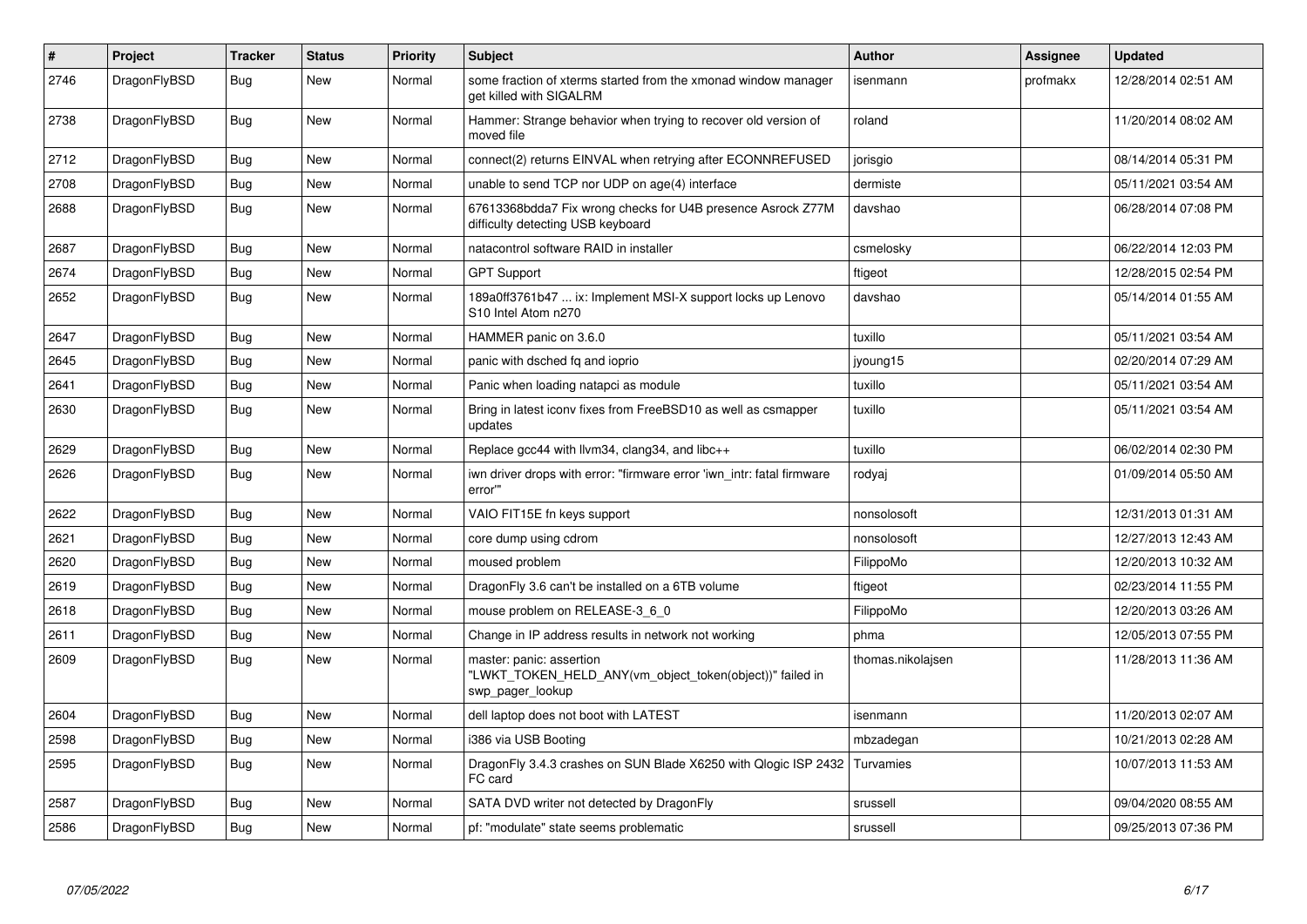| #    | Project      | <b>Tracker</b> | <b>Status</b> | <b>Priority</b> | Subject                                                                                                                      | Author            | Assignee  | <b>Updated</b>      |
|------|--------------|----------------|---------------|-----------------|------------------------------------------------------------------------------------------------------------------------------|-------------------|-----------|---------------------|
| 2585 | DragonFlyBSD | <b>Bug</b>     | New           | Normal          | Dfly 3.4.3 on ESXi 5.1, HP Smart Array P410 passthrough<br>recognised, but not functioning                                   | yggdrasil         | swildner  | 05/09/2022 08:14 AM |
| 2577 | DragonFlyBSD | Bug            | <b>New</b>    | Normal          | virtio-blk iops performance is cpu limited on high end devices                                                               | gis278            | vsrinivas | 08/01/2013 02:28 PM |
| 2569 | DragonFlyBSD | <b>Bug</b>     | <b>New</b>    | Normal          | ctime NFS                                                                                                                    | ferney            |           | 08/11/2013 04:35 AM |
| 2568 | DragonFlyBSD | <b>Bug</b>     | <b>New</b>    | Normal          | AHCI panic                                                                                                                   | josepht           |           | 06/07/2013 05:52 PM |
| 2565 | DragonFlyBSD | <b>Bug</b>     | New           | Normal          | "ifconfig ix0 up" panic                                                                                                      | Itpig402a         |           | 06/03/2013 05:46 AM |
| 2557 | DragonFlyBSD | Bug            | New           | Normal          | stock 3.4.1 kernel halts during booting if dm and dm_target_crypt<br>are loaded and RAID controller is present               | phma              |           | 05/12/2013 10:38 PM |
| 2544 | DragonFlyBSD | <b>Bug</b>     | <b>New</b>    | Normal          | live DVD system boot (menu option 1) caused db> prompt on<br>PE1950                                                          | estrabd           |           | 05/11/2021 03:54 AM |
| 2535 | DragonFlyBSD | Bug            | <b>New</b>    | Normal          | Imap processes apparentlt blocked on disk I/O                                                                                | ftigeot           |           | 04/02/2013 09:31 AM |
| 2531 | DragonFlyBSD | Bug            | <b>New</b>    | Normal          | camcontrol fails to disable APM                                                                                              | m.lombardi85      |           | 03/23/2013 12:28 PM |
| 2526 | DragonFlyBSD | Bug            | <b>New</b>    | Normal          | hammer cleanup doesn't run on first day of DST                                                                               | pavalos           |           | 10/18/2016 05:28 PM |
| 2520 | DragonFlyBSD | Bug            | New           | Normal          | panic: assertion "IS_SERIALIZED((ifp->if_serializer))" failed in<br>if_default_serialize_assert at /usr/src/sys/net/if.c:437 | ano               |           | 03/09/2013 12:14 AM |
| 2509 | DragonFlyBSD | Bug            | <b>New</b>    | Normal          | Redefinition of DIRBLKSIZ in restore(8)                                                                                      | swildner          |           | 06/04/2022 04:40 AM |
| 2498 | DragonFlyBSD | Bug            | <b>New</b>    | Normal          | DFBSD v3.2.2-RELEASE - LIST FIRST(&bp->b dep) == NULL"<br>failed in vfs_vmio_release                                         | tuxillo           |           | 05/31/2022 04:09 PM |
| 2496 | DragonFlyBSD | Bug            | <b>New</b>    | Normal          | NTFS malloc limit exceeded                                                                                                   | plasmob           | tuxillo   | 02/19/2013 08:47 AM |
| 2493 | DragonFlyBSD | <b>Bug</b>     | <b>New</b>    | Normal          | vidcontrol: invalid video mode name                                                                                          | Svarov            |           | 01/24/2013 09:55 AM |
| 2490 | DragonFlyBSD | <b>Bug</b>     | <b>New</b>    | Normal          | nmalloc should color addresses to avoid cache bank conflictsw                                                                | vsrinivas         |           | 06/10/2014 05:51 AM |
| 2489 | DragonFlyBSD | <b>Bug</b>     | New           | Normal          | nmalloc doesn't cache VA for allocations > 8KB                                                                               | vsrinivas         |           | 06/10/2014 05:51 AM |
| 2473 | DragonFlyBSD | <b>Bug</b>     | <b>New</b>    | Normal          | Kernel crash when trying to up the wpi0 device (Dfly<br>v3.3.0.758.g47388-DEVELOPMENT)                                       | tomaz             |           | 02/24/2014 08:50 AM |
| 2453 | DragonFlyBSD | Bug            | <b>New</b>    | Normal          | panic: assertion "gd->gd_spinlocks == 0" failed                                                                              | Johannes.Hofmann  |           | 11/12/2012 12:54 PM |
| 2444 | DragonFlyBSD | <b>Bug</b>     | <b>New</b>    | Normal          | Crash during Hammer overnight cleanup                                                                                        | justin            |           | 11/04/2012 07:58 AM |
| 2436 | DragonFlyBSD | Bug            | <b>New</b>    | Normal          | panic: assertion "lp->lwp_qcpu == dd->cpuid" failed in<br>dfly_acquire_curproc                                               | thomas.nikolaisen |           | 01/23/2013 11:07 AM |
| 2434 | DragonFlyBSD | Bug            | <b>New</b>    | Normal          | BTX Halted - Boot fails on USB/GUI                                                                                           | lucmv             |           | 10/17/2012 08:12 PM |
| 2430 | DragonFlyBSD | <b>Bug</b>     | New           | Normal          | Alternate Password Hash method                                                                                               | robin.carey1      |           | 10/07/2012 06:28 AM |
| 2416 | DragonFlyBSD | Bug            | <b>New</b>    | Normal          | ' entry can be removed on mounted nfs filesystem                                                                             | ftigeot           | tuxillo   | 06/03/2014 04:40 AM |
| 2412 | DragonFlyBSD | Bug            | New           | Normal          | wlan0 fails to get address via dhclient                                                                                      | nonsolosoft       |           | 08/30/2012 05:55 AM |
| 2389 | DragonFlyBSD | <b>Bug</b>     | New           | Normal          | computer crashed while listing processes                                                                                     | phma              |           | 06/18/2012 02:49 PM |
| 2387 | DragonFlyBSD | <b>Bug</b>     | New           | Normal          | hammer ignores -t during dedup                                                                                               | phma              |           | 06/17/2012 12:30 PM |
| 2371 | DragonFlyBSD | Bug            | New           | Normal          | Timezone problem with America/Sao_Paulo                                                                                      | raitech           |           | 05/17/2012 01:42 PM |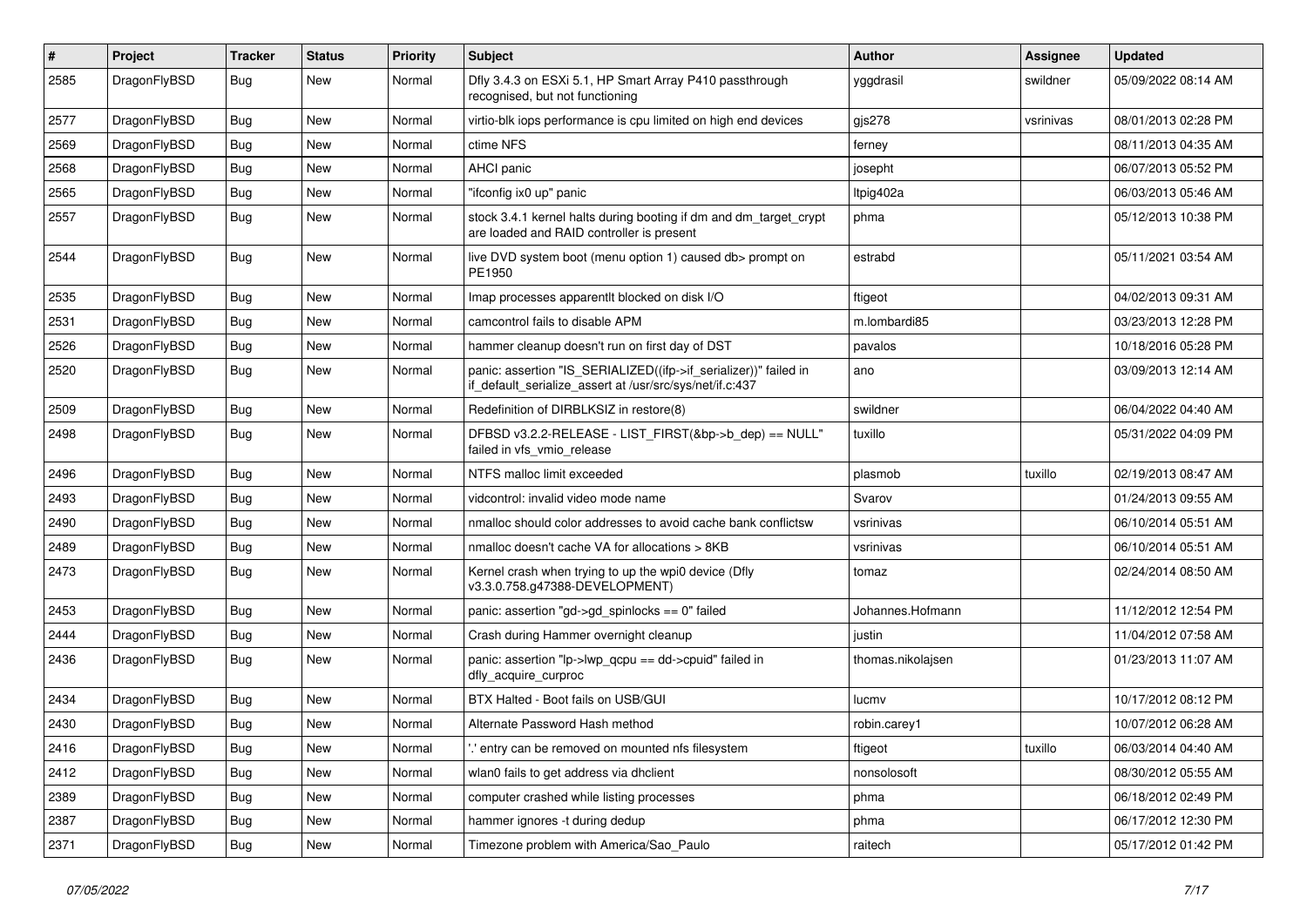| $\pmb{\#}$ | Project      | <b>Tracker</b> | <b>Status</b> | <b>Priority</b> | Subject                                                                                                    | <b>Author</b> | <b>Assignee</b> | <b>Updated</b>      |
|------------|--------------|----------------|---------------|-----------------|------------------------------------------------------------------------------------------------------------|---------------|-----------------|---------------------|
| 2370       | DragonFlyBSD | Bug            | New           | Normal          | panic: ffs_valloc: dup alloc                                                                               | marino        | vsrinivas       | 02/01/2013 09:28 AM |
| 2369       | DragonFlyBSD | Bug            | <b>New</b>    | Normal          | panic: Bad link elm 0xffffffe07edf6068 next->prev != elm                                                   | jaydg         |                 | 08/15/2012 03:04 AM |
| 2331       | DragonFlyBSD | Bug            | New           | Normal          | reading mouse mode from unopen file descriptor hangs mouse<br>driver                                       | phma          |                 | 03/14/2012 09:43 AM |
| 2329       | DragonFlyBSD | Bug            | <b>New</b>    | Normal          | ibm x3550 & acpi                                                                                           | ano           |                 | 06/03/2014 11:37 AM |
| 2324       | DragonFlyBSD | Bug            | New           | Normal          | natacotrol support > 2TB not working even after the ftigeot patch                                          | zenny         |                 | 03/03/2012 01:00 AM |
| 2319       | DragonFlyBSD | Bug            | <b>New</b>    | Normal          | crypt/passwd forward compat                                                                                | c.turner1     |                 | 02/28/2012 12:39 PM |
| 2316       | DragonFlyBSD | Bug            | New           | Normal          | Ungraceful invalid password handling for adding a new user in the<br>installer                             | rune          |                 | 04/27/2012 11:23 PM |
| 2311       | DragonFlyBSD | Bug            | <b>New</b>    | Normal          | Xorg crash having something to do with drm                                                                 | phma          |                 | 02/22/2012 09:59 AM |
| 2308       | DragonFlyBSD | Bug            | New           | Normal          | System freeze when unloading snd_hda                                                                       | jaydg         |                 | 02/19/2012 07:15 AM |
| 2306       | DragonFlyBSD | Bug            | <b>New</b>    | Normal          | a crash starts the kernel debugger in text mode, but just reboots in $X \mid p$ hma                        |               |                 | 02/11/2012 08:02 PM |
| 2297       | DragonFlyBSD | <b>Bug</b>     | <b>New</b>    | Normal          | strange NFS (client) error messages / problems                                                             | Anonymous     |                 | 02/19/2012 02:59 PM |
| 2292       | DragonFlyBSD | Bug            | New           | Normal          | re interface with jumbo frames (mtu larger than 1500) hangs after<br>some traffic                          | Anonymous     |                 | 01/31/2012 12:11 AM |
| 2287       | DragonFlyBSD | <b>Bug</b>     | <b>New</b>    | Normal          | HAMMER(ROOT) Illegal UNDO TAIL signature at<br>300000001967c000                                            | y0n3t4n1      |                 | 11/07/2018 01:22 AM |
| 2283       | DragonFlyBSD | Bug            | <b>New</b>    | Normal          | DFBSD DragonFly v2.13.0.957.g4f459 - pmap_release: page<br>should already be gone 0xc27120bc               | tuxillo       |                 | 01/23/2012 03:03 AM |
| 2265       | DragonFlyBSD | <b>Bug</b>     | <b>New</b>    | Normal          | mbsrtowcs does not properly handle invalid mbstate_t in ps                                                 | c.turner1     | swildner        | 01/10/2012 07:56 PM |
| 2254       | DragonFlyBSD | Bug            | <b>New</b>    | Normal          | panic: assertion "ref < &td->td_toks_end" failed in lwkt_gettoken at<br>/usr/src/sys/kern/lwkt_token.c:588 | eocallaghan   |                 | 12/05/2011 10:21 PM |
| 2250       | DragonFlyBSD | Bug            | <b>New</b>    | Normal          | Kernel panic                                                                                               | adamk         |                 | 11/23/2018 01:10 AM |
| 2248       | DragonFlyBSD | Bug            | <b>New</b>    | Normal          | sysctl panic                                                                                               | pavalos       |                 | 11/23/2011 06:23 PM |
| 2245       | DragonFlyBSD | Bug            | <b>New</b>    | Normal          | panic: assertion "ref < &td->td_toks_end" failed in lwkt_gettoken at<br>/usr/src/sys/kern/lwkt_token.c:588 | juanfra684    |                 | 11/22/2011 07:41 PM |
| 2224       | DragonFlyBSD | <b>Bug</b>     | <b>New</b>    | Normal          | v2.13.0.291.gaa7ec - Panic on fq while installing world                                                    | tuxillo       |                 | 11/18/2011 01:40 AM |
| 2210       | DragonFlyBSD | Bug            | <b>New</b>    | Normal          | Bugtracker cannot assign default project for new users                                                     | ahuete.devel  |                 | 11/17/2011 11:30 AM |
| 2199       | DragonFlyBSD | Bug            | New           | Normal          | screen segfaults if utmpx isn't present                                                                    | pavalos       |                 | 11/15/2011 10:52 PM |
| 2182       | DragonFlyBSD | <b>Bug</b>     | New           | Normal          | if msk PHY FIFO underrun/overflow                                                                          | nonsolosoft   |                 | 09/03/2012 06:39 AM |
| 2171       | DragonFlyBSD | <b>Bug</b>     | New           | Normal          | DFBSD v2.13.0.151.gdc8442 - panic: assertion "(*ptep &<br>$(PG_MANAGED PG_V)) == PG_V"$                    | tuxillo       |                 | 11/04/2011 05:06 PM |
| 2167       | DragonFlyBSD | <b>Bug</b>     | New           | Normal          | shutdown/reboot fails after uptime msg                                                                     | marino        |                 | 11/28/2011 03:01 AM |
| 2166       | DragonFlyBSD | Bug            | New           | Normal          | DFBSD v2.13.0.109.g05b9d - Strange lockups                                                                 | tuxillo       |                 | 10/29/2011 11:20 AM |
| 2164       | DragonFlyBSD | Bug            | New           | Normal          | panic on reboot from usb.                                                                                  | eocallaghan   |                 | 10/27/2011 09:29 AM |
| 2161       | DragonFlyBSD | Bug            | New           | Normal          | Outdated xorg.conf file gets installed into etc and screws up mouse                                        | eocallaghan   |                 | 10/27/2011 01:51 PM |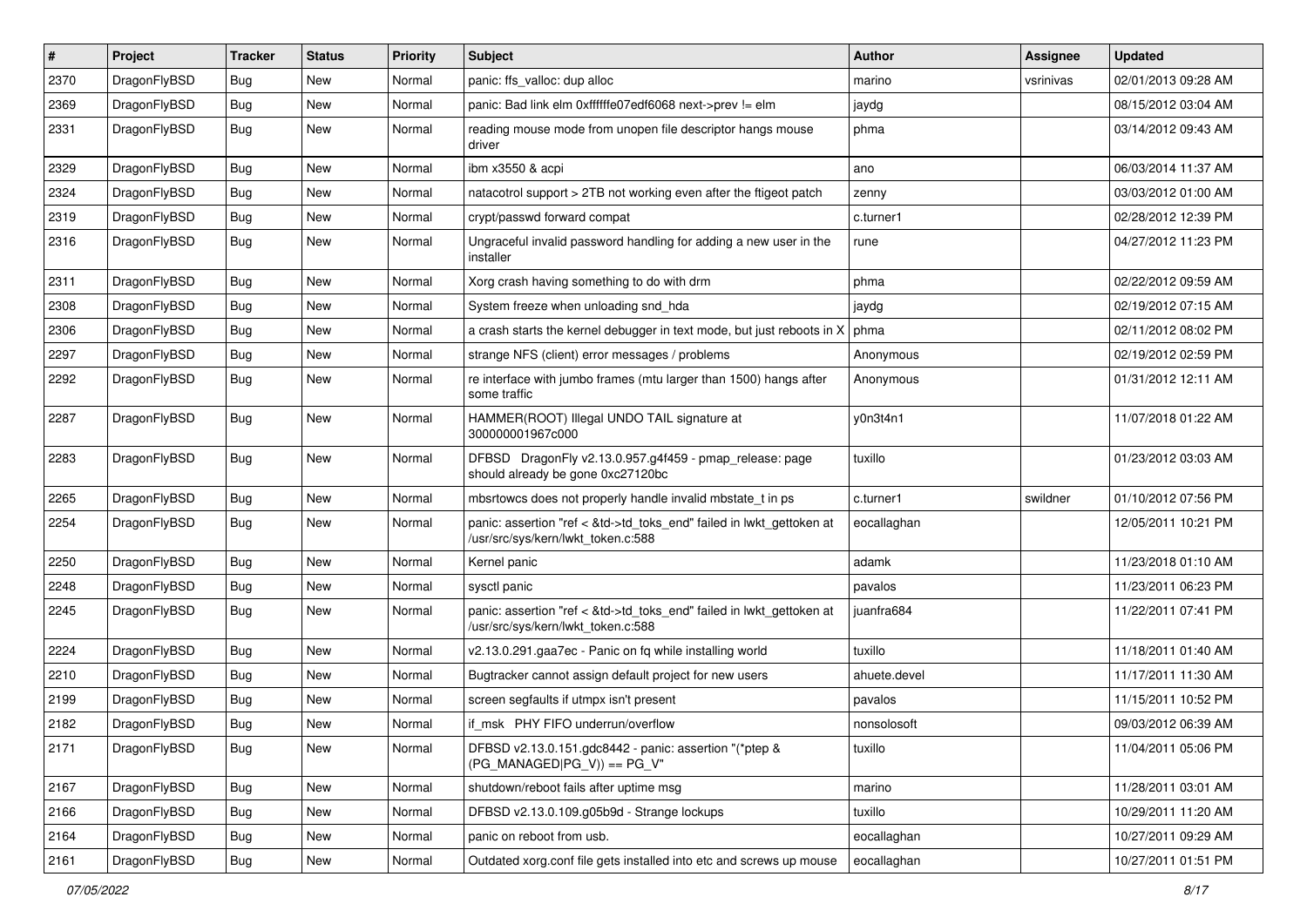| $\sharp$ | Project      | <b>Tracker</b> | <b>Status</b> | <b>Priority</b> | Subject                                                                        | <b>Author</b> | Assignee  | <b>Updated</b>      |
|----------|--------------|----------------|---------------|-----------------|--------------------------------------------------------------------------------|---------------|-----------|---------------------|
| 2158     | DragonFlyBSD | <b>Bug</b>     | New           | Normal          | iwn panics with assertion on boot.                                             | eocallaghan   |           | 10/24/2011 04:13 PM |
| 2154     | DragonFlyBSD | Bug            | <b>New</b>    | Normal          | vkernel copyout() doesn't return EFAULT on error                               | vsrinivas     |           | 10/20/2011 03:53 AM |
| 2153     | DragonFlyBSD | <b>Bug</b>     | New           | Normal          | Too many unuseful warnings at boot                                             | juanfra684    |           | 10/18/2011 10:16 PM |
| 2138     | DragonFlyBSD | Bug            | <b>New</b>    | Normal          | > 100% CPU usage                                                               | robin.carey1  |           | 09/26/2011 12:20 PM |
| 2136     | DragonFlyBSD | <b>Bug</b>     | <b>New</b>    | Normal          | socketpair() doesn't free file descriptors on copyout failure                  | vsrinivas     |           | 04/05/2013 09:13 AM |
| 2129     | DragonFlyBSD | <b>Bug</b>     | <b>New</b>    | Normal          | DFBSD v2.11.0.661.gf9438 i386 - panic: lockmgr thrd_sleep                      | tuxillo       |           | 09/05/2011 09:49 AM |
| 2125     | DragonFlyBSD | <b>Bug</b>     | New           | Normal          | Weird garbage in dmesg                                                         | herrgard      |           | 08/30/2011 08:04 PM |
| 2124     | DragonFlyBSD | Bug            | <b>New</b>    | Normal          | getty repeating too quickly on port /dev/ttyv0                                 | sgeorge.ml    |           | 09/01/2011 04:28 AM |
| 2123     | DragonFlyBSD | Bug            | New           | Normal          | hammer is losing files                                                         | schmir        |           | 08/30/2011 07:56 PM |
| 2115     | DragonFlyBSD | Bug            | New           | Normal          | [msk] system freeze after receive some paquet                                  | bsdsx         |           | 08/22/2011 10:22 AM |
| 2113     | DragonFlyBSD | <b>Bug</b>     | New           | Normal          | nmalloc threaded program fork leak                                             | vsrinivas     | vsrinivas | 08/11/2011 07:25 PM |
| 2107     | DragonFlyBSD | <b>Bug</b>     | <b>New</b>    | Normal          | 2.10.1 sata dvd drive issue                                                    | ausppc        |           | 07/31/2011 08:41 PM |
| 2104     | DragonFlyBSD | Bug            | New           | Normal          | network configuration seg. fault on install CD                                 | navratil      |           | 07/26/2011 07:55 AM |
| 2099     | DragonFlyBSD | <b>Bug</b>     | New           | Normal          | page fault panic in vm system                                                  | pavalos       |           | 07/10/2011 08:51 AM |
| 2094     | DragonFlyBSD | <b>Bug</b>     | <b>New</b>    | Normal          | Segfault when gdb printing backtrace from core dump                            | greenrd       |           | 06/25/2011 04:14 PM |
| 2092     | DragonFlyBSD | <b>Bug</b>     | New           | Normal          | Panic: Bad link elm 0x next->prev != elm                                       | masterblaster | dillon    | 12/04/2011 12:49 PM |
| 2085     | DragonFlyBSD | Bug            | <b>New</b>    | Normal          | panic: assertion: (m->flags & PG_MAPPED) == 0 in<br>vm_page_free_toq           | vsrinivas     |           | 06/10/2011 07:48 AM |
| 2084     | DragonFlyBSD | <b>Bug</b>     | <b>New</b>    | Normal          | DFBSD v2.11.0.242.g4d317 - panic: zone: entry not free                         | tuxillo       |           | 07/03/2012 01:23 AM |
| 2082     | DragonFlyBSD | <b>Bug</b>     | <b>New</b>    | Normal          | dfbsd 2.10.1 amd64 - mc port build error with 'bmake bin-install'              | sun-doctor    |           | 05/25/2011 07:18 PM |
| 2080     | DragonFlyBSD | <b>Bug</b>     | <b>New</b>    | Normal          | panic: lockmgr thrd_sleep: called from interrupt, ipi, or hard code<br>section | rumcic        |           | 05/30/2011 05:06 PM |
| 2078     | DragonFlyBSD | <b>Bug</b>     | New           | Normal          | DFBSD i386 v2.11.0.201.g3ed2f - Panic during installworld into a<br>vn0 device | tuxillo       |           | 05/19/2011 07:50 PM |
| 2077     | DragonFlyBSD | <b>Bug</b>     | New           | Normal          | USB devices conflicting                                                        | srussell      |           | 05/17/2011 05:12 PM |
| 2075     | DragonFlyBSD | <b>Bug</b>     | <b>New</b>    | Normal          | pflogd on x86_64                                                               | fanch         |           | 05/16/2011 04:04 PM |
| 2072     | DragonFlyBSD | <b>Bug</b>     | <b>New</b>    | Normal          | Fatal trap 12: stopped at lwkt_send_ipiq3                                      | rumcic        |           | 05/17/2011 04:12 AM |
| 2067     | DragonFlyBSD | <b>Bug</b>     | New           | Normal          | sound/pcm: "play interrupt timeout, channel dead"                              | matthiasr     |           | 05/11/2021 03:55 AM |
| 2061     | DragonFlyBSD | Bug            | <b>New</b>    | Normal          | USB keyboard boot panic                                                        | sjg           |           | 05/04/2012 12:20 AM |
| 2055     | DragonFlyBSD | <b>Bug</b>     | <b>New</b>    | Normal          | $ssh + IPV6 + bridge \Rightarrow connection freezes$                           | steve         |           | 04/24/2011 07:13 PM |
| 2052     | DragonFlyBSD | <b>Bug</b>     | <b>New</b>    | Normal          | Kernel panic: CPU APIC ID out of range                                         | Anonymous     |           | 05/02/2011 11:06 AM |
| 2051     | DragonFlyBSD | Bug            | <b>New</b>    | Normal          | No ipv6 lan route entry created on 2.10                                        | ftigeot       |           | 04/21/2011 10:37 AM |
| 2048     | DragonFlyBSD | Bug            | New           | Normal          | panic: ffs_sync: rofs mod                                                      | pavalos       |           | 04/12/2011 05:45 AM |
| 2045     | DragonFlyBSD | <b>Bug</b>     | New           | Normal          | ral(4): Fatal trap 12: page fault while in kernel mode (two panics)            | herrgard      |           | 11/03/2011 05:34 PM |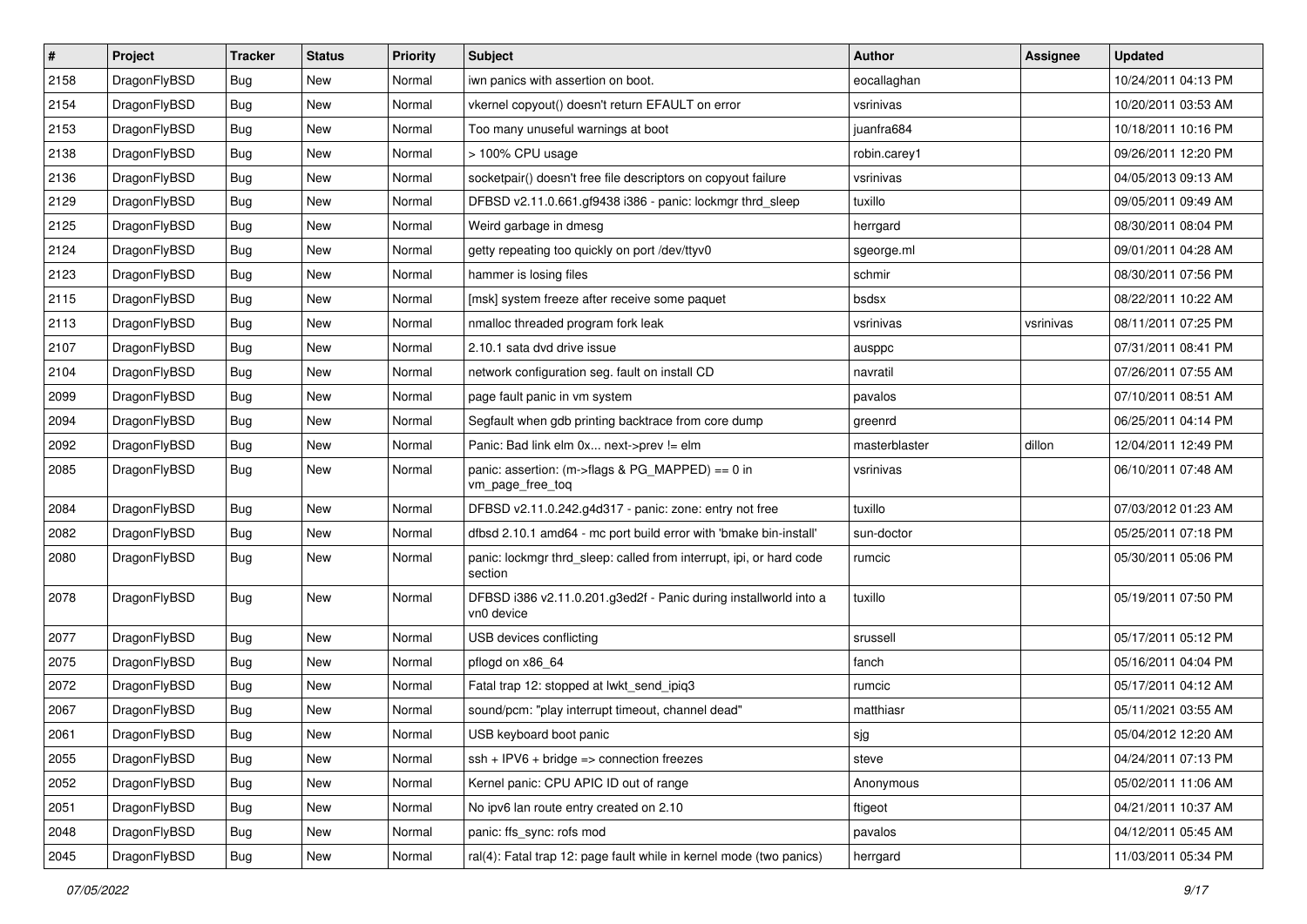| #    | Project      | <b>Tracker</b> | <b>Status</b> | <b>Priority</b> | Subject                                                                                                                                                                                           | <b>Author</b>      | Assignee | <b>Updated</b>      |
|------|--------------|----------------|---------------|-----------------|---------------------------------------------------------------------------------------------------------------------------------------------------------------------------------------------------|--------------------|----------|---------------------|
| 2042 | DragonFlyBSD | <b>Bug</b>     | <b>New</b>    | Normal          | kernel panic, when run boot0cfg                                                                                                                                                                   | sepherosa          |          | 05/31/2022 03:01 PM |
| 2008 | DragonFlyBSD | <b>Bug</b>     | <b>New</b>    | Normal          | lwkt_setcpu_remote: td->td_flags 00800621 console flood                                                                                                                                           | pavalos            |          | 03/06/2011 09:37 PM |
| 2004 | DragonFlyBSD | Bug            | New           | Normal          | LWKT WAIT IPIQ panic                                                                                                                                                                              | steve              |          | 03/08/2011 05:46 PM |
| 1990 | DragonFlyBSD | <b>Bug</b>     | New           | Normal          | /mnt too large to mount                                                                                                                                                                           | peur.neu           |          | 02/16/2011 11:24 PM |
| 1984 | DragonFlyBSD | <b>Bug</b>     | New           | Normal          | hammer mount fails after crash - HAMMER: FIFO record bad head<br>signature                                                                                                                        | thomas.nikolajsen  |          | 03/08/2011 06:57 PM |
| 1975 | DragonFlyBSD | <b>Bug</b>     | New           | Normal          | Applications seg fault in select() and poll()                                                                                                                                                     | rumcic             |          | 05/31/2022 02:58 PM |
| 1969 | DragonFlyBSD | <b>Bug</b>     | New           | Normal          | pf-related network problem                                                                                                                                                                        | pavalos            | lentferj | 02/01/2011 06:57 PM |
| 1964 | DragonFlyBSD | <b>Bug</b>     | New           | Normal          | iwn (panic assertion : wlan assert serialized)                                                                                                                                                    | sjmm.ptr           | josepht  | 02/01/2011 12:57 PM |
| 1961 | DragonFlyBSD | <b>Bug</b>     | New           | Normal          | Can't create dump from DDB                                                                                                                                                                        | shamaz             |          | 01/29/2011 09:02 PM |
| 1959 | DragonFlyBSD | <b>Bug</b>     | New           | Normal          | DFBSD v2.9.1.422.gc98f2 - Panic during boot - IPv6 and PF                                                                                                                                         | tuxillo            |          | 01/13/2011 03:37 AM |
| 1951 | DragonFlyBSD | <b>Bug</b>     | New           | Normal          | dma timeouts at phyaddr on a good hdd                                                                                                                                                             | peur.neu           |          | 01/04/2011 07:12 AM |
| 1949 | DragonFlyBSD | Bug            | New           | Normal          | iwn panic                                                                                                                                                                                         | pavalos            |          | 01/30/2011 03:21 AM |
| 1946 | DragonFlyBSD | <b>Bug</b>     | New           | Normal          | ieee80211 panic                                                                                                                                                                                   | pavalos            | josepht  | 01/27/2011 06:00 PM |
| 1944 | DragonFlyBSD | <b>Bug</b>     | <b>New</b>    | Normal          | panic: backing object 0xdea7b258 was somehow re-referenced<br>during collapse!                                                                                                                    | sepherosa          |          | 12/27/2010 02:06 AM |
| 1943 | DragonFlyBSD | <b>Bug</b>     | New           | Normal          | hammer assertion panic                                                                                                                                                                            | peter              |          | 12/27/2010 12:45 AM |
| 1942 | DragonFlyBSD | <b>Bug</b>     | New           | Normal          | locking against myself in getcacheblk()?                                                                                                                                                          | qhwt.dfly          |          | 05/31/2022 02:15 PM |
| 1941 | DragonFlyBSD | <b>Bug</b>     | New           | Normal          | wlan config crash                                                                                                                                                                                 | abandon.every.hope |          | 12/24/2010 07:54 PM |
| 1939 | DragonFlyBSD | <b>Bug</b>     | <b>New</b>    | Normal          | Panic on nightly build and stress test box                                                                                                                                                        | lentferj           |          | 12/18/2010 08:41 AM |
| 1935 | DragonFlyBSD | <b>Bug</b>     | New           | Normal          | mouse does not work after switching between x and console                                                                                                                                         | shamaz             |          | 12/13/2010 10:06 AM |
| 1923 | DragonFlyBSD | <b>Bug</b>     | New           | Normal          | Abysmal NFS performance with IPv6                                                                                                                                                                 | ftigeot            |          | 12/05/2010 09:34 PM |
| 1917 | DragonFlyBSD | Bug            | New           | Normal          | panic: assertion: (RB_EMPTY(&ip->rec_tree) && (ip->flags &<br>HAMMER_INODE_XDIRTY) == 0)    (!RB_EMPTY(&ip->rec_tree)<br>&& (ip->flags & HAMMER_INODE_XDIRTY) != 0) in<br>hammer_flush_inode_done | qhwt.dfly          |          | 11/24/2010 03:23 AM |
| 1916 | DragonFlyBSD | <b>Bug</b>     | New           | Normal          | Constant crashes on x86_64 with UFS                                                                                                                                                               | lentferj           |          | 11/21/2010 07:40 PM |
| 1913 | DragonFlyBSD | Bug            | New           | Normal          | panic: assertion: ip->flush_state != HAMMER_FST_FLUSH in<br>hammer flush inode core                                                                                                               | swildner           |          | 11/20/2010 05:27 PM |
| 1907 | DragonFlyBSD | Bug            | <b>New</b>    | Normal          | Hammer crash in hammer flusher flush()                                                                                                                                                            | swildner           |          | 11/11/2010 05:07 AM |
| 1899 | DragonFlyBSD | <b>Bug</b>     | New           | Normal          | Keyboard doesn't work                                                                                                                                                                             | fransm             |          | 05/15/2022 03:32 PM |
| 1884 | DragonFlyBSD | <b>Bug</b>     | New           | Normal          | System completely freezes while listening music (devbuf: malloc<br>limit exceeded)                                                                                                                | shamaz             |          | 01/24/2011 05:00 PM |
| 1877 | DragonFlyBSD | <b>Bug</b>     | New           | Normal          | Freeze during 1st hammer cleanup after new install                                                                                                                                                | elekktretterr      |          | 05/15/2022 11:43 AM |
| 1876 | DragonFlyBSD | Bug            | New           | Normal          | devfs in jail + logging out from console(ttyv1+) -> panic                                                                                                                                         | qhwt.dfly          | tuxillo  | 05/31/2022 03:24 PM |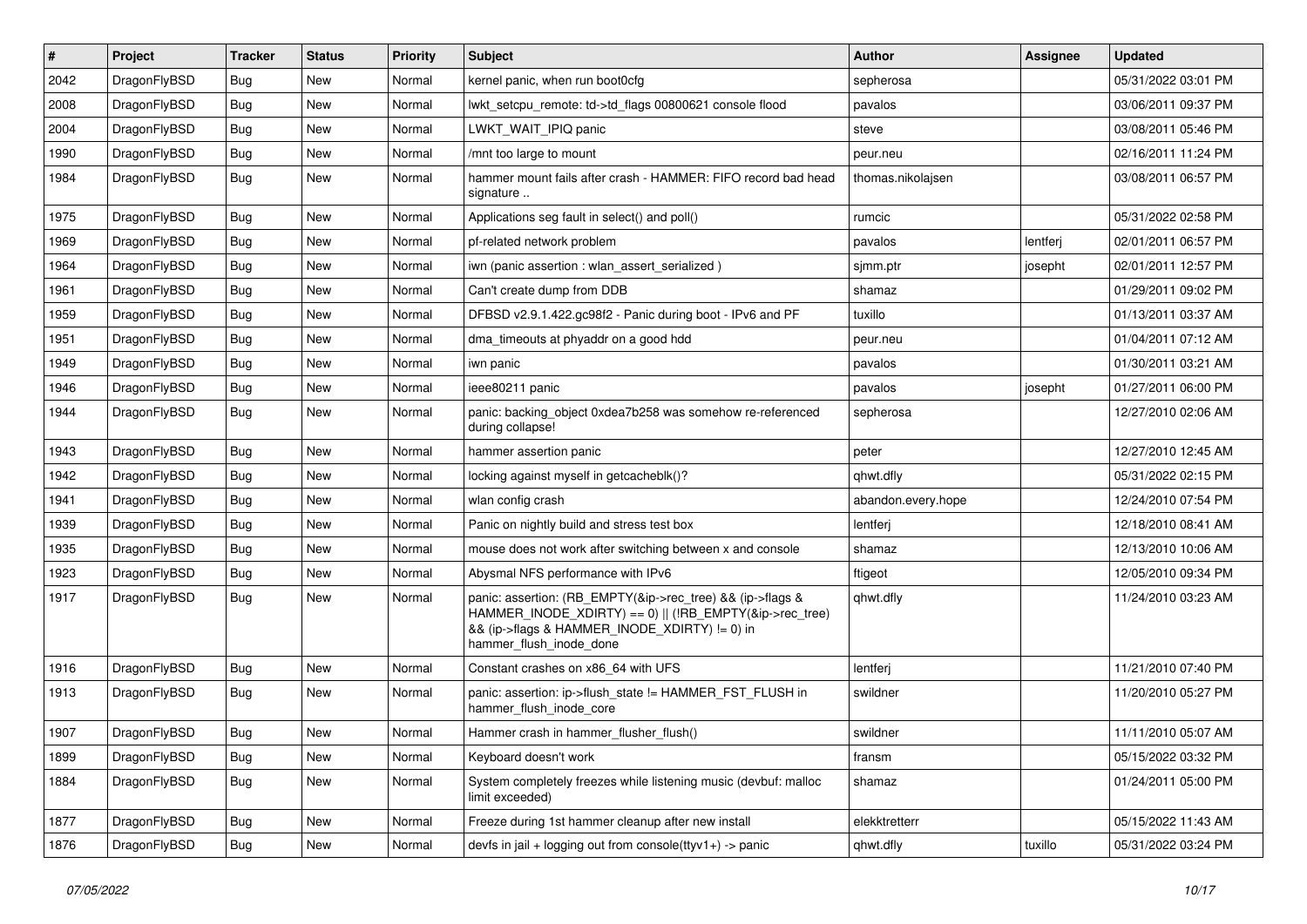| $\vert$ # | Project      | <b>Tracker</b> | <b>Status</b> | <b>Priority</b> | <b>Subject</b>                                                                               | <b>Author</b>    | Assignee | <b>Updated</b>      |
|-----------|--------------|----------------|---------------|-----------------|----------------------------------------------------------------------------------------------|------------------|----------|---------------------|
| 1874      | DragonFlyBSD | <b>Bug</b>     | <b>New</b>    | Normal          | mpd listening on all IPs, accepting only on one                                              | rumcic           |          | 05/08/2011 01:01 PM |
| 1873      | DragonFlyBSD | Bug            | <b>New</b>    | Normal          | Panic upon usb mouse detach and reattaching                                                  | rumcic           |          | 02/01/2011 09:53 AM |
| 1867      | DragonFlyBSD | <b>Bug</b>     | <b>New</b>    | Normal          | it(4) motherboard and fan problems                                                           | tuxillo          |          | 07/08/2011 10:48 AM |
| 1861      | DragonFlyBSD | Bug            | <b>New</b>    | Normal          | panic via kprintf (lockmgr called in a hard section)                                         | vsrinivas        |          | 10/11/2010 12:56 AM |
| 1850      | DragonFlyBSD | <b>Bug</b>     | <b>New</b>    | Normal          | volume-add on hammer root fs panic                                                           | Johannes.Hofmann |          | 04/18/2019 04:27 AM |
| 1836      | DragonFlyBSD | Bug            | <b>New</b>    | Normal          | Incorrect TCP checksum show up in tcpdump                                                    | robgar1          |          | 05/15/2022 11:22 AM |
| 1826      | DragonFlyBSD | <b>Bug</b>     | <b>New</b>    | Normal          | panic during boot: assertion so->so_port  in tcp_input                                       | ftigeot          |          | 05/15/2022 11:05 AM |
| 1818      | DragonFlyBSD | <b>Bug</b>     | New           | Normal          | panic: Bad tailg NEXT (kqueue issue ?)                                                       | ftigeot          |          | 05/15/2022 11:40 AM |
| 1786      | DragonFlyBSD | <b>Bug</b>     | <b>New</b>    | Normal          | Calling NULL function pointer initiates panic loop                                           | sjg              |          | 10/11/2010 05:28 PM |
| 1774      | DragonFlyBSD | Bug            | <b>New</b>    | Normal          | New IP header cleanup branch available for testing                                           | dillon           |          | 05/15/2022 10:59 AM |
| 1769      | DragonFlyBSD | <b>Bug</b>     | New           | Normal          | panic: assertion: _tp->tt_msg->tt_cpuid == mycpuid in<br>tcp callout active                  | pavalos          | sjg      | 05/15/2022 11:07 AM |
| 1695      | DragonFlyBSD | <b>Bug</b>     | <b>New</b>    | Normal          | NFS-related system breakdown                                                                 | Anonymous        |          | 04/10/2014 12:35 AM |
| 1634      | DragonFlyBSD | Bug            | <b>New</b>    | Normal          | panic: spin lock: 0xe4ad1320, indefinitive wait!                                             | elekktretterr    |          | 01/19/2015 03:21 AM |
| 1594      | DragonFlyBSD | <b>Bug</b>     | <b>New</b>    | Normal          | Kernel panic during boot from Live CD on Dell E6400                                          | bodie            |          | 05/11/2021 03:54 AM |
| 1559      | DragonFlyBSD | Bug            | New           | Normal          | kernel trap                                                                                  | phma             |          | 11/27/2021 08:43 AM |
| 1556      | DragonFlyBSD | <b>Bug</b>     | <b>New</b>    | Normal          | many processes stuck in "hmrrcm", system unusable                                            | corecode         | tuxillo  | 05/11/2021 03:52 AM |
| 1525      | DragonFlyBSD | Bug            | New           | Normal          | boehm-gc problems                                                                            | hasso            |          | 10/13/2012 07:13 PM |
| 1474      | DragonFlyBSD | <b>Bug</b>     | <b>New</b>    | Normal          | ithread 1 unexpectedly rescheduled                                                           | corecode         | tuxillo  | 05/11/2021 03:52 AM |
| 1463      | DragonFlyBSD | Bug            | <b>New</b>    | Normal          | Mountroot before drives are initialized                                                      | elekktretterr    |          | 12/07/2010 01:30 PM |
| 1442      | DragonFlyBSD | <b>Bug</b>     | <b>New</b>    | Normal          | blocking SIGSEGV and triggering a segment violation produces an<br>all CPU consuming process | corecode         | tuxillo  | 05/11/2021 03:52 AM |
| 1440      | DragonFlyBSD | <b>Bug</b>     | <b>New</b>    | Normal          | ptrace/gdb doesn't work after process blocks SIGTRAP                                         | corecode         | tuxillo  | 05/11/2021 03:52 AM |
| 1430      | DragonFlyBSD | Bug            | <b>New</b>    | Normal          | Buggy $w(1)$ ?                                                                               | hasso            | alexh    | 11/24/2010 08:09 AM |
| 1293      | DragonFlyBSD | <b>Bug</b>     | <b>New</b>    | Normal          | 2.2.1-REL Installer Request                                                                  | mk               | tuxillo  | 05/11/2021 04:00 AM |
| 1246      | DragonFlyBSD | <b>Bug</b>     | <b>New</b>    | Normal          | bad resolution (monitor desync) with livedvd                                                 | Przem0l          |          | 02/18/2014 06:29 AM |
| 1194      | DragonFlyBSD | <b>Bug</b>     | <b>New</b>    | Normal          | SCSI errors while trying to copy photos from my camera                                       | elekktretterr    |          | 01/14/2015 04:39 PM |
| 1193      | DragonFlyBSD | Bug            | <b>New</b>    | Normal          | kernel doesn't recognize cdrom drive                                                         | nonsolosoft      |          | 01/25/2014 09:11 PM |
| 989       | DragonFlyBSD | <b>Bug</b>     | <b>New</b>    | Normal          | installer/fdisk trouble with wrapped values                                                  | Discodestroyer   |          | 02/18/2014 06:27 AM |
| 731       | DragonFlyBSD | Bug            | <b>New</b>    | Normal          | system freeze on "slice too large"                                                           | corecode         | tuxillo  | 06/25/2022 04:01 AM |
| 341       | DragonFlyBSD | <b>Bug</b>     | <b>New</b>    | Normal          | Vinum erroneously repors devices as busy                                                     | corecode         | swildner | 01/21/2012 04:50 AM |
| 3266      | DragonFlyBSD | Bug            | <b>New</b>    | High            | Filesystems broken due to "KKASSERT(count &<br>TOK_COUNTMASK);"                              | tkusumi          |          | 03/15/2021 01:21 PM |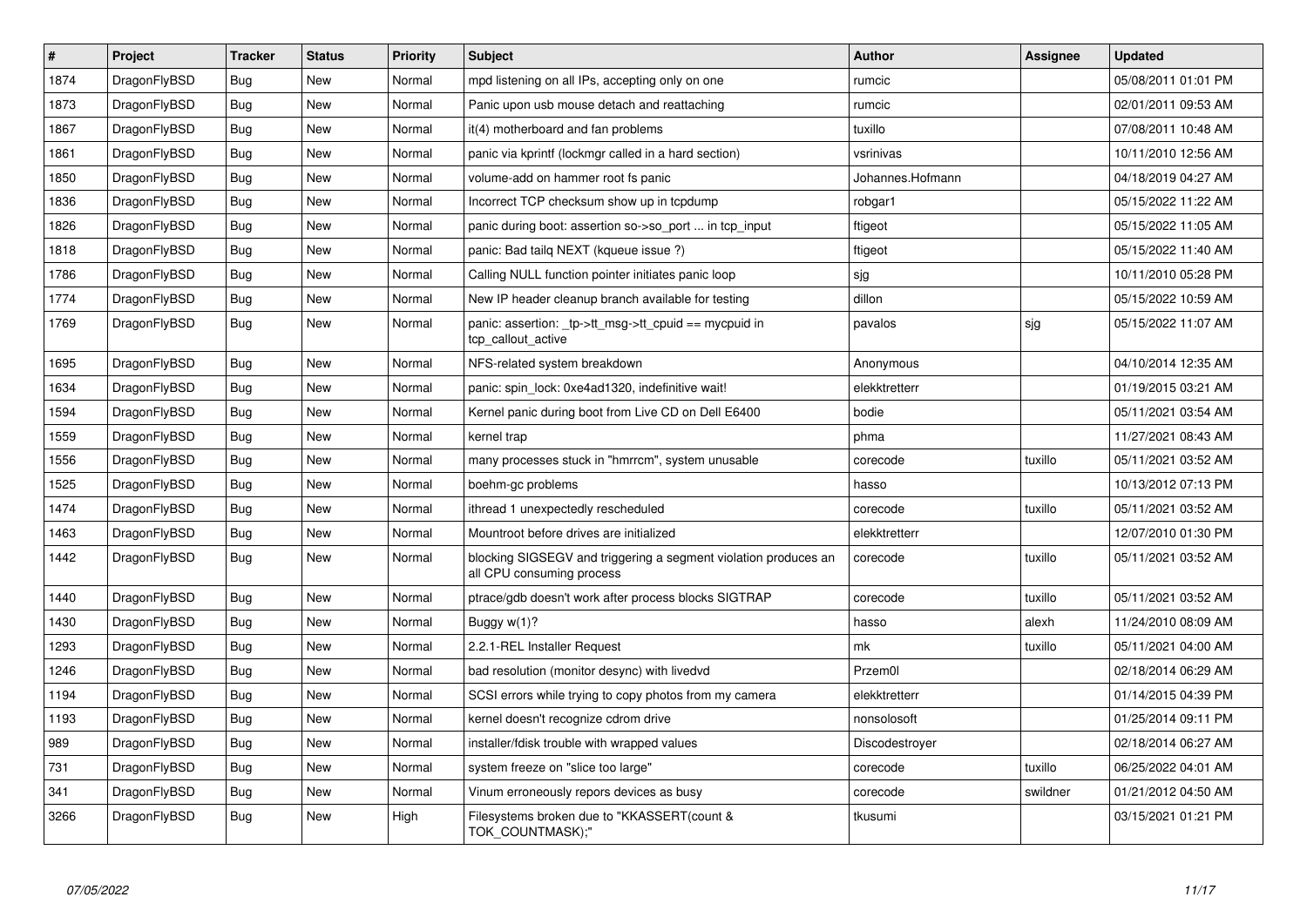| $\vert$ # | Project      | <b>Tracker</b> | <b>Status</b> | <b>Priority</b> | <b>Subject</b>                                                                                                                                              | <b>Author</b>     | Assignee  | <b>Updated</b>      |
|-----------|--------------|----------------|---------------|-----------------|-------------------------------------------------------------------------------------------------------------------------------------------------------------|-------------------|-----------|---------------------|
| 3240      | DragonFlyBSD | <b>Bug</b>     | New           | High            | compile error because of openssl with /usr/dports/security/rhash for<br>mysgl 8 install                                                                     | <b>UlasSAYGIN</b> |           | 06/04/2020 08:05 AM |
| 3194      | DragonFlyBSD | <b>Bug</b>     | <b>New</b>    | High            | Hammer kernel crash on mirror-stream of PFS after upgrade<br>(assertion "cursor->flags &<br>HAMMER_CURSOR_ITERATE_CHECK" failed in<br>hammer_btree_iterate) | Anonymous         |           | 06/29/2019 01:32 PM |
| 3129      | DragonFlyBSD | <b>Bug</b>     | <b>New</b>    | High            | Kernel panic with 5.2.0 on A2SDi-4C-HLN4F                                                                                                                   | stateless         |           | 04/24/2018 12:50 AM |
| 3124      | DragonFlyBSD | <b>Bug</b>     | <b>New</b>    | High            | DragonFlyBSD 5.0.2 with Hammer2 with UEFI install doesn't boot                                                                                              | wiesl             |           | 06/18/2019 05:07 AM |
| 2930      | DragonFlyBSD | <b>Bug</b>     | <b>New</b>    | High            | 'objcache' causes panic during 'nfs_readdir'                                                                                                                | tofergus          |           | 07/26/2016 01:09 PM |
| 2915      | DragonFlyBSD | <b>Bug</b>     | <b>New</b>    | High            | Hammer mirror-copy problem                                                                                                                                  | t dfbsd           |           | 08/25/2016 05:28 AM |
| 2870      | DragonFlyBSD | <b>Bug</b>     | <b>New</b>    | High            | Broken text and icons when glamor acceleration is used                                                                                                      | 375gnu            | ftigeot   | 01/31/2016 12:13 AM |
| 2828      | DragonFlyBSD | Bug            | <b>New</b>    | High            | On AMD APUs and Bulldozer CPUs, the machdep.cpu idle hit<br>sysctl should be 3 by default                                                                   | vadaszi           | vadaszi   | 05/11/2021 04:07 AM |
| 2825      | DragonFlyBSD | Bug            | <b>New</b>    | High            | 3x dholient = hanging system (objoache exhausted)                                                                                                           | jaccovonb         | sepherosa | 05/11/2021 03:55 AM |
| 2736      | DragonFlyBSD | Bug            | <b>New</b>    | High            | kernel panics on acpi timer probe function                                                                                                                  | cnb               |           | 05/11/2021 03:55 AM |
| 2657      | DragonFlyBSD | Bug            | <b>New</b>    | High            | Needs acl to migrate our servers                                                                                                                            | ferney            |           | 03/31/2014 11:37 AM |
| 2547      | DragonFlyBSD | <b>Bug</b>     | New           | High            | crashed while doing a dry run of pkg rolling-replace                                                                                                        | phma              |           | 04/18/2013 10:40 PM |
| 2495      | DragonFlyBSD | Bug            | New           | High            | DFBSD v3.3.0.960.g553fe7 - ocnt != 0" failed in<br>prop_object_release                                                                                      | tuxillo           |           | 05/31/2022 04:08 PM |
| 2421      | DragonFlyBSD | <b>Bug</b>     | <b>New</b>    | High            | Kernel panic: vm fault: page 0xc0f70000 not busy!                                                                                                           | lentferj          |           | 10/03/2012 08:16 AM |
| 2140      | DragonFlyBSD | <b>Bug</b>     | <b>New</b>    | High            | hammer io delallocate panic with 'duplicate entry' message                                                                                                  | ttw               |           | 10/07/2011 12:22 PM |
| 2117      | DragonFlyBSD | Bug            | <b>New</b>    | High            | ACPI and/or bce(4) problem with 2.11.0.673.g0d557 on HP DL380<br>G6                                                                                         | pauska            |           | 08/22/2011 10:15 AM |
| 2071      | DragonFlyBSD | <b>Bug</b>     | <b>New</b>    | High            | Panic on assertion: (int)(flg->seq - seq) > 0 in hammer_flusher_flush<br>after inode error                                                                  | vsrinivas         |           | 06/12/2011 07:59 AM |
| 1920      | DragonFlyBSD | <b>Bug</b>     | <b>New</b>    | High            | system hangs                                                                                                                                                | zhtw              |           | 11/22/2010 08:59 AM |
| 1198      | DragonFlyBSD | Bug            | New           | High            | DDB loops panic in db_read_bytes                                                                                                                            | corecode          | tuxillo   | 05/11/2021 03:51 AM |
| 1185      | DragonFlyBSD | Bug            | <b>New</b>    | High            | need a tool to merge changes into /etc                                                                                                                      | wa1ter            |           | 02/18/2014 06:02 AM |
| 2735      | DragonFlyBSD | Bug            | <b>New</b>    | Urgent          | iwn panics SYSSASSERT                                                                                                                                       | cnb               |           | 05/11/2021 03:55 AM |
| 2423      | DragonFlyBSD | Bug            | <b>New</b>    | Urgent          | After multiple panics/locks, hitting KKASSERT in<br>hammer init cursor                                                                                      | rumcic            |           | 09/18/2012 02:28 AM |
| 2141      | DragonFlyBSD | <b>Bug</b>     | <b>New</b>    | Urgent          | loader and/or documentation broken                                                                                                                          | sjg               |           | 01/20/2012 10:51 AM |
| 599       | DragonFlyBSD | <b>Bug</b>     | <b>New</b>    | Urgent          | 1.9.0 reproducable panic                                                                                                                                    | pavalos           |           | 12/22/2010 01:08 AM |
| 2797      | DragonFlyBSD | <b>Bug</b>     | In Progress   | Low             | vkernels with & without machdep.pmap mmu optimize                                                                                                           | yellowrabbit2010  |           | 11/27/2021 08:06 AM |
| 2631      | DragonFlyBSD | <b>Bug</b>     | In Progress   | Low             | Verify library versioning current with full package build and switch it<br>on (after publishing packages)                                                   | tuxillo           |           | 05/11/2021 04:06 AM |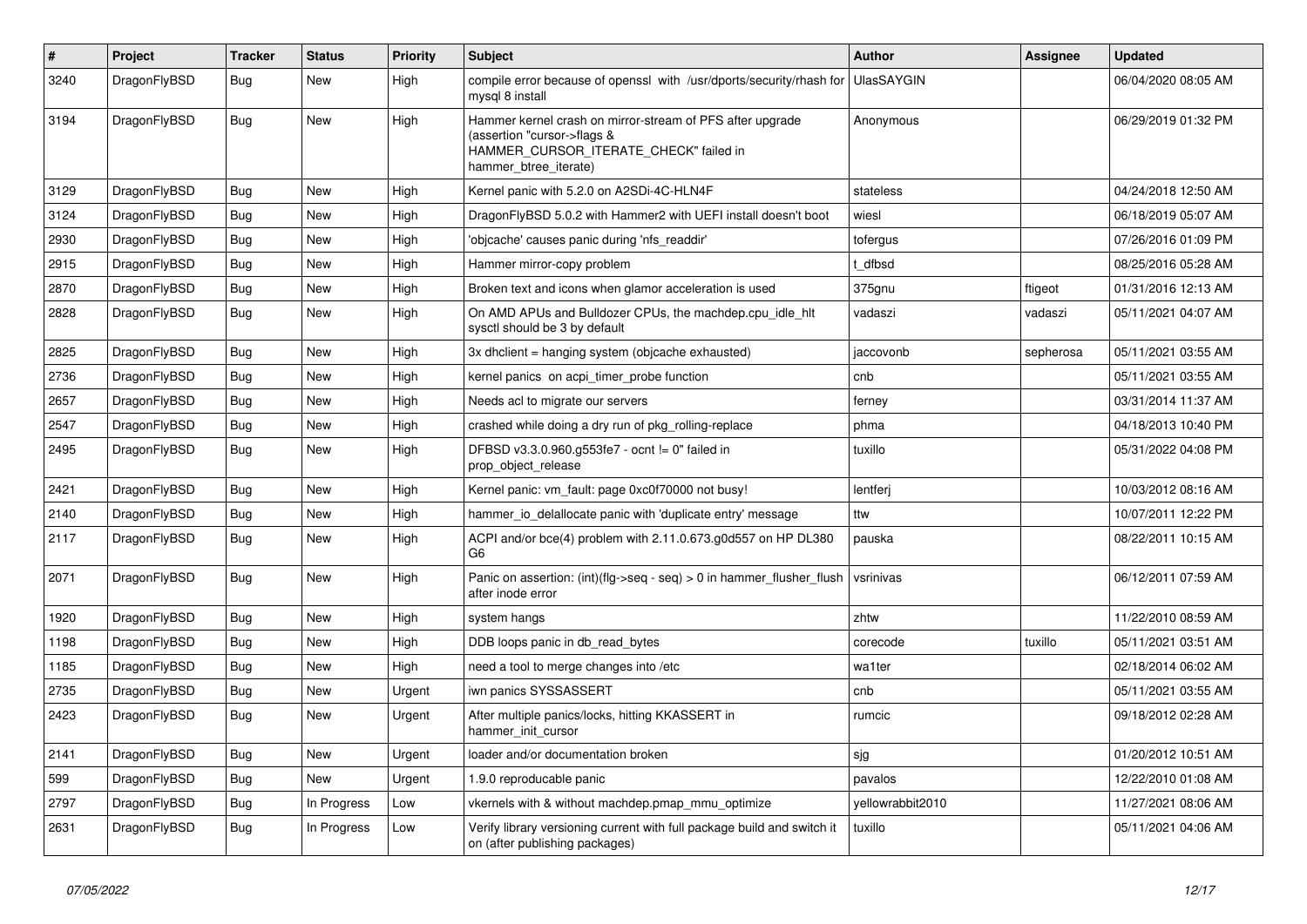| #    | Project      | <b>Tracker</b> | <b>Status</b> | <b>Priority</b> | Subject                                                                                                | <b>Author</b>      | <b>Assignee</b> | <b>Updated</b>      |
|------|--------------|----------------|---------------|-----------------|--------------------------------------------------------------------------------------------------------|--------------------|-----------------|---------------------|
| 1819 | DragonFlyBSD | <b>Bug</b>     | In Progress   | Low             | truss - Major revamping task list                                                                      | tuxillo            | tuxillo         | 11/27/2021 08:45 AM |
| 1148 | DragonFlyBSD | <b>Bug</b>     | In Progress   | Low             | BCM4311 wireless network adapter detected but not functional                                           | archimedes.gaviola |                 | 05/11/2021 04:00 AM |
| 725  | DragonFlyBSD | <b>Bug</b>     | In Progress   | Low             | 'make distribution' fails w/'ro' /usr/obj                                                              | c.turner           |                 | 03/09/2013 01:01 PM |
| 3318 | DragonFlyBSD | <b>Bug</b>     | In Progress   | Normal          | Segmenation fault when a process resumed with checkpt exits                                            | zabolekar          | tuxillo         | 06/18/2022 08:24 AM |
| 3317 | DragonFlyBSD | <b>Bug</b>     | In Progress   | Normal          | Network vtnet0 not working on Hetzner cloud                                                            | mneumann           |                 | 06/18/2022 03:55 AM |
| 3310 | DragonFlyBSD | <b>Bug</b>     | In Progress   | Normal          | NVMM+QEMU fail to boot with UEFI: Mem Assist Failed<br>[gpa=0xfffffff0]                                | liweitianux        |                 | 01/11/2022 03:22 PM |
| 3299 | DragonFlyBSD | <b>Bug</b>     | In Progress   | Normal          | DragonFlyBSD reports utterly wrong uptime (most of the time, right<br>after booting in)                | adrian             |                 | 11/11/2021 01:43 PM |
| 3295 | DragonFlyBSD | <b>Bug</b>     | In Progress   | Normal          | Adapt devel/libvirt for nvmm                                                                           | tuxillo            | tuxillo         | 11/03/2021 04:56 PM |
| 3269 | DragonFlyBSD | <b>Bug</b>     | In Progress   | Normal          | Is double-buffer'd buf still required by HAMMER2?                                                      | tkusumi            |                 | 05/12/2021 04:09 PM |
| 3089 | DragonFlyBSD | <b>Bug</b>     | In Progress   | Normal          | vtnet(4) - disable TCP checksum offload by default                                                     | jlane              | vadaszi         | 05/11/2021 04:14 AM |
| 3028 | DragonFlyBSD | <b>Bug</b>     | In Progress   | Normal          | installer: confusion of set/get disk encryption passphrase dialogs                                     | liweitianux        | tuxillo         | 06/03/2022 05:13 PM |
| 3021 | DragonFlyBSD | <b>Bug</b>     | In Progress   | Normal          | sys/dev/drm/i915/i915_gem_stolen.c:115]: (error) Signed integer<br>overflow for expression '65535<<20' | dcb                |                 | 04/11/2017 12:46 PM |
| 3011 | DragonFlyBSD | <b>Bug</b>     | In Progress   | Normal          | dragonfly/sys/dev/netif/re/re.c: suspicious code?                                                      | dcb                |                 | 07/29/2017 01:26 AM |
| 2819 | DragonFlyBSD | Bug            | In Progress   | Normal          | Random micro system freezes after a week of uptime                                                     | ftigeot            | dillon          | 08/16/2015 08:46 PM |
| 2731 | DragonFlyBSD | Bug            | In Progress   | Normal          | Screen full of random colors when starting Xorg with Intel Haswell<br>HD Graphics P4600                | ikatzmaier         |                 | 11/12/2014 04:08 PM |
| 2549 | DragonFlyBSD | Bug            | In Progress   | Normal          | netgraph7: Kernel page fault.                                                                          | russiane39         | nant            | 05/10/2013 11:20 PM |
| 2414 | DragonFlyBSD | Bug            | In Progress   | Normal          | Lenovo S10 acpi freeze (not new)                                                                       | davshao            |                 | 05/11/2021 04:13 AM |
| 2391 | DragonFlyBSD | Bug            | In Progress   | Normal          | System lock with ahci and acpi enabled on ATI RS690 chipset with<br>SMB600 sata controller             | jorisgio           | vadaszi         | 06/03/2015 03:51 PM |
| 2360 | DragonFlyBSD | Bug            | In Progress   | Normal          | Wishlist: virtio driver import                                                                         | vsrinivas          |                 | 06/04/2022 04:16 AM |
| 2358 | DragonFlyBSD | Bug            | In Progress   | Normal          | DFBSD v3.0.2.32.g928ca - panic: hammer: insufficient undo FIFO<br>space!                               | tuxillo            | tuxillo         | 05/10/2021 02:50 AM |
| 2353 | DragonFlyBSD | Bug            | In Progress   | Normal          | panic: assertion "gd->gd_spinlocks_wr == 0" failed in<br>bsd4 schedulerclock                           | jaydg              | alexh           | 11/28/2012 01:57 AM |
| 2351 | DragonFlyBSD | Bug            | In Progress   | Normal          | DFBSD v3.1.0.579.g44ccf - Stuck during startup, random freezes                                         | tuxillo            |                 | 04/24/2012 08:21 AM |
| 2345 | DragonFlyBSD | <b>Bug</b>     | In Progress   | Normal          | DFBSD v3.1.0.457.gd679f - NFS panic on diskless station                                                | tuxillo            |                 | 04/07/2012 05:22 PM |
| 2282 | DragonFlyBSD | <b>Bug</b>     | In Progress   | Normal          | gdb segfaults with certain corefiles                                                                   | tuxillo            |                 | 01/18/2012 04:40 PM |
| 2013 | DragonFlyBSD | <b>Bug</b>     | In Progress   | Normal          | oversized DMA request loop                                                                             | josepht            |                 | 05/11/2021 04:06 AM |
| 1921 | DragonFlyBSD | Bug            | In Progress   | Normal          | we miss mlockall                                                                                       | alexh              | tuxillo         | 06/18/2022 04:08 AM |
| 1749 | DragonFlyBSD | <b>Bug</b>     | In Progress   | Normal          | HAMMER fsstress panic in hammer_flush_inode_core<br>'ip->flush_state != HAMMER_FST_FLUSH'              | vsrinivas          |                 | 05/11/2021 04:06 AM |
| 1744 | DragonFlyBSD | <b>Bug</b>     | In Progress   | Normal          | HAMMER fsstress panic in hammer_setup_child_callback                                                   | vsrinivas          |                 | 05/11/2021 04:05 AM |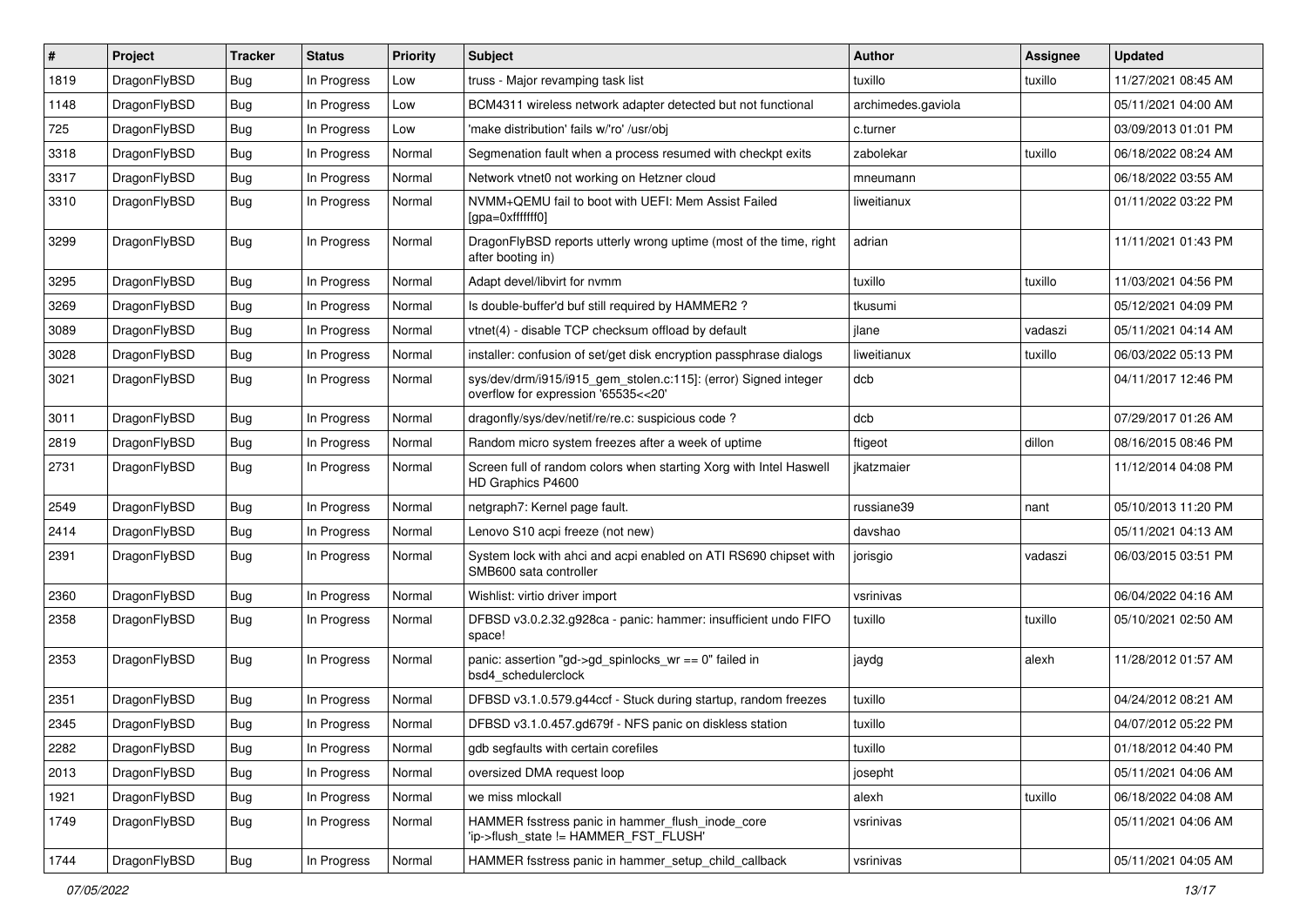| $\pmb{\#}$ | Project      | <b>Tracker</b> | <b>Status</b> | <b>Priority</b> | Subject                                                                               | <b>Author</b>     | <b>Assignee</b> | <b>Updated</b>      |
|------------|--------------|----------------|---------------|-----------------|---------------------------------------------------------------------------------------|-------------------|-----------------|---------------------|
| 1669       | DragonFlyBSD | Bug            | In Progress   | Normal          | Drive wont open using button                                                          | elekktretterr     |                 | 02/29/2012 12:05 PM |
| 1661       | DragonFlyBSD | Bug            | In Progress   | Normal          | panic on password entry mount smb filesystem                                          | vsrinivas         |                 | 11/27/2021 08:29 AM |
| 1584       | DragonFlyBSD | <b>Bug</b>     | In Progress   | Normal          | can't use ssh from jail: debug1: read_passphrase: can't open<br>/dev/tty: Device busy | corecode          | tuxillo         | 05/11/2021 03:53 AM |
| 1583       | DragonFlyBSD | Bug            | In Progress   | Normal          | panic: assertion: cursor->trans->sync_lock_refs > 0 in<br>hammer_recover_cursor       | corecode          | tuxillo         | 05/11/2021 03:53 AM |
| 1547       | DragonFlyBSD | Bug            | In Progress   | Normal          | disklabel64 automatic sizing                                                          | corecode          | tuxillo         | 05/11/2021 03:52 AM |
| 1528       | DragonFlyBSD | Bug            | In Progress   | Normal          | ktrace does not show proper return values for pipe(2)                                 | corecode          | tuxillo         | 05/11/2021 03:52 AM |
| 1502       | DragonFlyBSD | Bug            | In Progress   | Normal          | Lock while deleting files from nohistory HAMMER directories                           | hasso             |                 | 03/10/2013 04:28 AM |
| 1475       | DragonFlyBSD | Bug            | In Progress   | Normal          | kernel blocks with low memory and syscons setting a high res mode<br>scrollback       | corecode          | tuxillo         | 05/11/2021 03:52 AM |
| 1469       | DragonFlyBSD | Bug            | In Progress   | Normal          | Hammer history security concern                                                       | corecode          | tuxillo         | 05/11/2021 03:52 AM |
| 1390       | DragonFlyBSD | Bug            | In Progress   | Normal          | Use id_t type for {get,set}priority()                                                 | Anonymous         | tuxillo         | 07/05/2019 02:18 AM |
| 1368       | DragonFlyBSD | Bug            | In Progress   | Normal          | suspend signal race?                                                                  | qhwt+dfly         |                 | 05/11/2021 03:51 AM |
| 1336       | DragonFlyBSD | Bug            | In Progress   | Normal          | Still looking for reports of missed directory entries w/ HAMMER                       | dillon            |                 | 05/11/2021 04:00 AM |
| 1307       | DragonFlyBSD | Bug            | In Progress   | Normal          | hammer tid -2 shows unexpected result                                                 | corecode          |                 | 10/18/2016 05:29 PM |
| 1302       | DragonFlyBSD | Bug            | In Progress   | Normal          | Checkpoint regression?                                                                | sjg               | sjg             | 07/10/2013 05:22 PM |
| 1218       | DragonFlyBSD | Bug            | In Progress   | Normal          | panic: assertion: error == 0 in hammer_start_transaction                              | rumcic            |                 | 05/11/2021 04:00 AM |
| 1181       | DragonFlyBSD | Bug            | In Progress   | Normal          | ACX111 panic                                                                          | elekktretterr     |                 | 05/11/2021 04:00 AM |
| 1030       | DragonFlyBSD | Bug            | In Progress   | Normal          | msdosfs umount panic                                                                  | corecode          | tuxillo         | 05/11/2021 03:51 AM |
| 998        | DragonFlyBSD | Bug            | In Progress   | Normal          | Unconfiguring a vn while it is mounted                                                | rumcic            | tuxillo         | 05/11/2021 04:00 AM |
| 781        | DragonFlyBSD | Bug            | In Progress   | Normal          | fdisk uses wrong geometry on usb flash drives                                         | corecode          | tuxillo         | 05/11/2021 03:50 AM |
| 742        | DragonFlyBSD | Bug            | In Progress   | Normal          | umount problems with multiple mounts                                                  | corecode          | tuxillo         | 06/25/2022 04:02 AM |
| 604        | DragonFlyBSD | Bug            | In Progress   | Normal          | 1.8.1-RELEASE - clock runs fast on mainboard ASUS P5A-B                               | yeti              |                 | 05/11/2021 03:55 AM |
| 331        | DragonFlyBSD | Bug            | In Progress   | Normal          | ftpsesame (aka Bridging S01E03)                                                       | bastyaelvtars     |                 | 03/09/2013 12:28 PM |
| 168        | DragonFlyBSD | Bug            | In Progress   | Normal          | Livelocked limit engaged while trying to setup IPW wireless                           | mschacht          | sepherosa       | 05/11/2021 04:05 AM |
| 3111       | DragonFlyBSD | Bug            | In Progress   | High            | Mouse lags every second heavily under X11                                             | mneumann          |                 | 12/12/2017 09:46 PM |
| 2296       | DragonFlyBSD | Bug            | In Progress   | High            | panic: assertion "m->wire_count > 0" failed                                           | thomas.nikolajsen |                 | 08/30/2012 06:09 AM |
| 884        | DragonFlyBSD | Bug            | In Progress   | High            | Performance/memory problems under filesystem IO load                                  | hasso             |                 | 05/11/2021 03:50 AM |
| 3113       | DragonFlyBSD | <b>Bug</b>     | In Progress   | Urgent          | Booting vKernel fails due being out of swap space                                     | tcullen           |                 | 05/11/2021 04:14 AM |
| 2499       | DragonFlyBSD | Bug            | In Progress   | Urgent          | DRAGONFLY 3 2 lockd not responding correctly                                          | Nerzhul           |                 | 01/22/2013 12:47 PM |
| 2636       | DragonFlyBSD | <b>Bug</b>     | Feedback      | Low             | Add -x flag to iostat (a la solaris)                                                  | tuxillo           |                 | 05/11/2021 04:07 AM |
| 1428       | DragonFlyBSD | <b>Bug</b>     | Feedback      | Low             | POSIX.1e implementation is too old                                                    | hasso             | tuxillo         | 05/11/2021 04:00 AM |
| 1127       | DragonFlyBSD | <b>Bug</b>     | Feedback      | Low             | cdrom drive not detected                                                              | tgr               | corecode        | 01/15/2015 08:55 AM |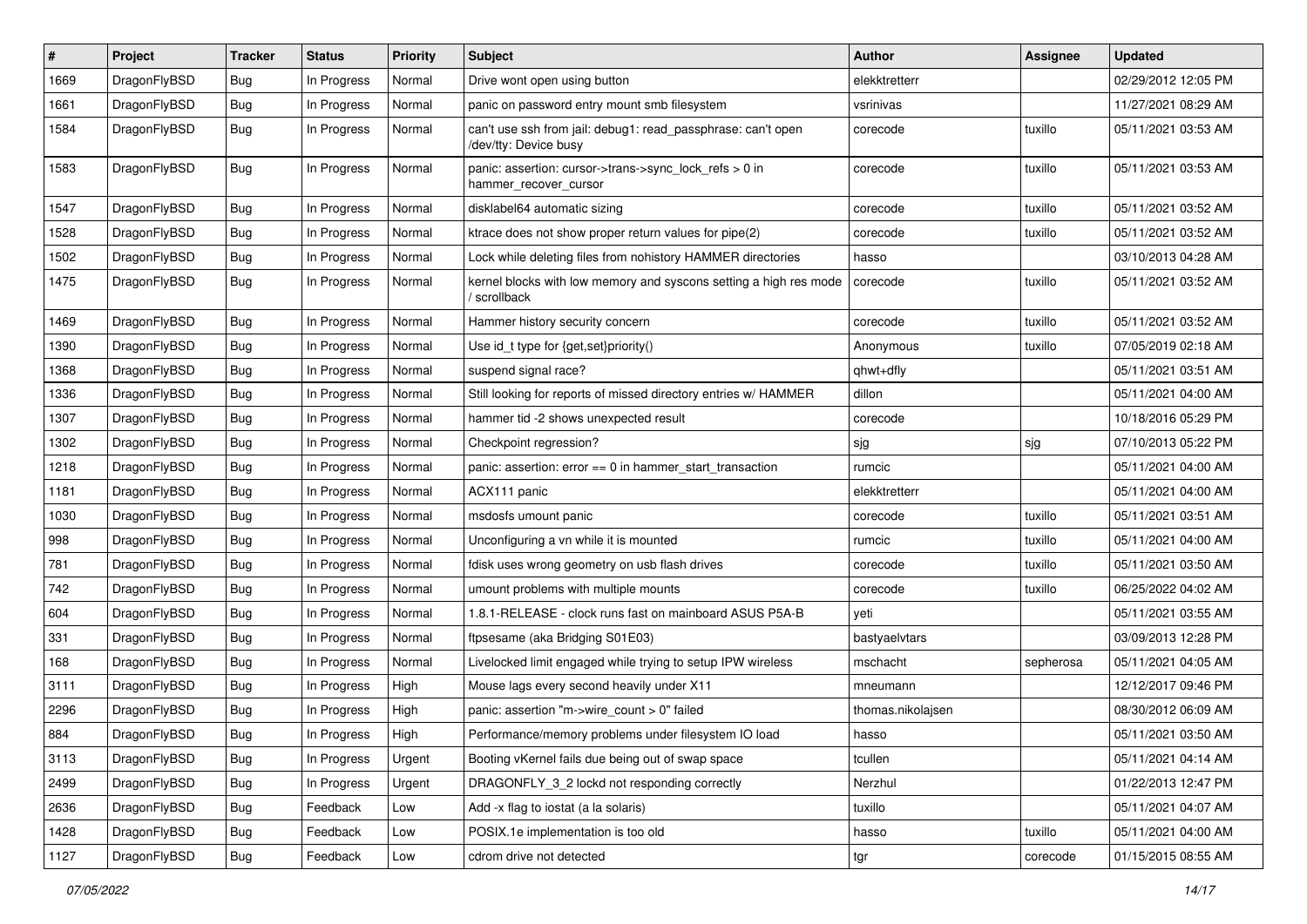| $\sharp$ | Project      | <b>Tracker</b> | <b>Status</b> | <b>Priority</b> | <b>Subject</b>                                                                                                     | <b>Author</b>     | Assignee | <b>Updated</b>      |
|----------|--------------|----------------|---------------|-----------------|--------------------------------------------------------------------------------------------------------------------|-------------------|----------|---------------------|
| 385      | DragonFlyBSD | Bug            | Feedback      | Low             | Mail archive address removal                                                                                       | justin            | justin   | 03/09/2013 11:24 AM |
| 293      | DragonFlyBSD | <b>Bug</b>     | Feedback      | Low             | Various updates to the handbook                                                                                    | victor            | victor   | 03/10/2013 04:46 AM |
| 285      | DragonFlyBSD | <b>Bug</b>     | Feedback      | Low             | interrupt latency with re without ip address configured                                                            | thomas.nikolajsen |          | 02/20/2014 10:30 AM |
| 3152     | DragonFlyBSD | <b>Bug</b>     | Feedback      | Normal          | Console's size in ttyv0 and single user mode is sticking to 80x25,<br>while ttyv1 can make use of the whole screen | overtime          |          | 02/24/2019 01:08 AM |
| 2958     | DragonFlyBSD | <b>Bug</b>     | Feedback      | Normal          | Hammer FS dies during pruning after massive write load                                                             | neilb             |          | 10/11/2016 04:20 AM |
| 2957     | DragonFlyBSD | <b>Bug</b>     | Feedback      | Normal          | swapoff -a followed by swapon -a doesn't give your swap back                                                       | neilb             |          | 10/09/2016 04:17 AM |
| 2644     | DragonFlyBSD | <b>Bug</b>     | Feedback      | Normal          | 3.6.0-REL trap 9 on boot                                                                                           | memmerto          |          | 11/27/2021 08:08 AM |
| 2617     | DragonFlyBSD | <b>Bug</b>     | Feedback      | Normal          | Possible issue with wireless mouse on 3.6 release                                                                  | FilippoMo         |          | 01/14/2015 03:42 PM |
| 2556     | DragonFlyBSD | <b>Bug</b>     | Feedback      | Normal          | DragonFly v3.5.0.81.gd3479 - Process signal weirdness                                                              | tuxillo           |          | 12/17/2013 03:48 PM |
| 2459     | DragonFlyBSD | <b>Bug</b>     | Feedback      | Normal          | apic problems with HP Probook 4510s                                                                                | thowe             |          | 11/27/2021 08:22 AM |
| 2288     | DragonFlyBSD | <b>Bug</b>     | Feedback      | Normal          | Random IO performance loss introduced since January 1st                                                            | lentferj          |          | 01/23/2013 04:21 PM |
| 2100     | DragonFlyBSD | <b>Bug</b>     | Feedback      | Normal          | devfs related panic                                                                                                | sepherosa         | alexh    | 07/10/2011 02:29 PM |
| 2090     | DragonFlyBSD | <b>Bug</b>     | Feedback      | Normal          | snd_hda does not support headphone automute                                                                        | justin            |          | 03/29/2012 08:03 PM |
| 2081     | DragonFlyBSD | <b>Bug</b>     | Feedback      | Normal          | Panic on device "detach" / "failure"                                                                               | vsrinivas         |          | 02/29/2012 07:11 AM |
| 2037     | DragonFlyBSD | <b>Bug</b>     | Feedback      | Normal          | Panic Bad link elm while building packages                                                                         | ftigeot           | dillon   | 04/21/2011 07:20 AM |
| 1860     | DragonFlyBSD | <b>Bug</b>     | Feedback      | Normal          | Panic while creating UFS fs on vn(4) for initrd                                                                    | matthias          |          | 02/29/2012 07:16 AM |
| 1824     | DragonFlyBSD | <b>Bug</b>     | Feedback      | Normal          | kernel panic, x86, 2.7.3.859.ge5104                                                                                | akirchhoff135014  |          | 03/10/2013 07:49 AM |
| 1745     | DragonFlyBSD | <b>Bug</b>     | Feedback      | Normal          | kmalloc panic                                                                                                      | josepht           |          | 05/11/2021 04:05 AM |
| 1727     | DragonFlyBSD | <b>Bug</b>     | Feedback      | Normal          | CD boot panic (2.6.1) (usb?)                                                                                       | kiril             |          | 05/15/2022 05:10 AM |
| 1718     | DragonFlyBSD | <b>Bug</b>     | Feedback      | Normal          | IDE disk drive not detected by x86 64 2.6.1 Live CD                                                                | bcox              |          | 11/27/2021 08:25 AM |
| 1717     | DragonFlyBSD | <b>Bug</b>     | Feedback      | Normal          | HAMMER panic in hammer cursor down()                                                                               | josepht1          |          | 05/11/2021 04:05 AM |
| 1672     | DragonFlyBSD | <b>Bug</b>     | Feedback      | Normal          | panic (trap 12) around btree_search() in 2.4.1-RELEASE                                                             | floid             |          | 01/19/2015 03:36 AM |
| 1668     | DragonFlyBSD | <b>Bug</b>     | Feedback      | Normal          | Power button not working                                                                                           | elekktretterr     |          | 03/10/2013 06:22 AM |
| 1618     | DragonFlyBSD | <b>Bug</b>     | Feedback      | Normal          | collision for 'struct pmap' when using RPC and <sys user.h=""></sys>                                               | carenas           |          | 05/11/2021 04:05 AM |
| 1613     | DragonFlyBSD | Bug            | Feedback      | Normal          | USB Keyboard not working on master                                                                                 | elekktretterr     |          | 05/11/2021 04:05 AM |
| 1593     | DragonFlyBSD | Bug            | Feedback      | Normal          | panic: assertion: $ccb == ap > ap$ err $ccb$ in ahci put err $ccb$                                                 | ftigeot           | ftigeot  | 05/15/2022 05:09 AM |
| 1592     | DragonFlyBSD | <b>Bug</b>     | Feedback      | Normal          | AcpiOSUnmapMemory: Warning, deallocation did not track<br>allocation.                                              | eocallaghan       |          | 06/02/2014 07:45 AM |
| 1591     | DragonFlyBSD | Bug            | Feedback      | Normal          | Lenovo X301 hangs with AHCI Driver CMD TIMEOUT<br>STS=d0 <bsy></bsy>                                               | eocallaghan       |          | 05/11/2021 04:05 AM |
| 1587     | DragonFlyBSD | <b>Bug</b>     | Feedback      | Normal          | can't gdb across fork                                                                                              | corecode          | tuxillo  | 05/11/2021 03:54 AM |
| 1580     | DragonFlyBSD | <b>Bug</b>     | Feedback      | Normal          | Panic (Fatal trap 12: page fault while in kernel mode) while playing<br>with pf and netif names                    | rumcic            |          | 12/21/2018 01:21 AM |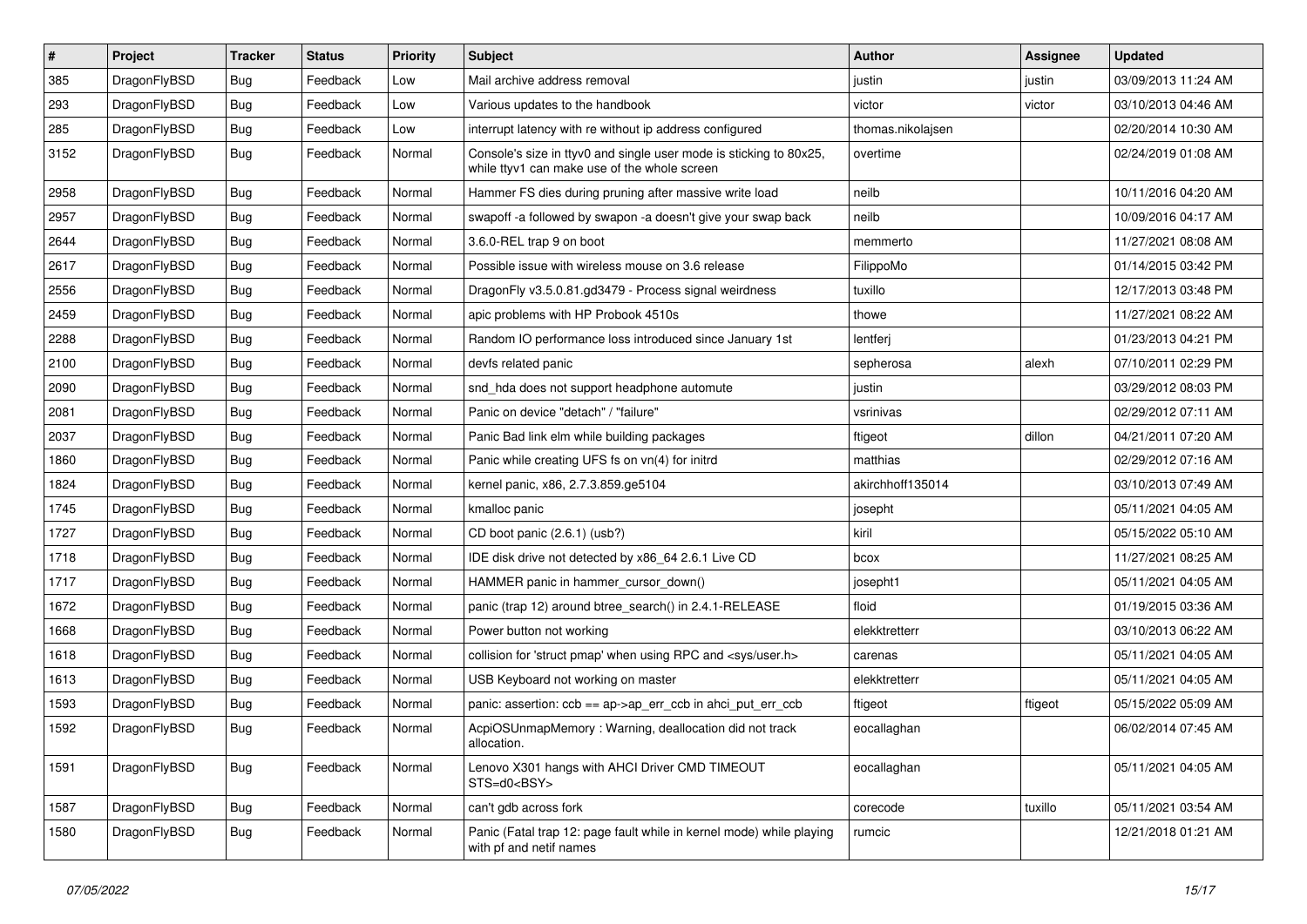| $\vert$ # | Project      | <b>Tracker</b> | <b>Status</b> | <b>Priority</b> | Subject                                                                                                                                                  | <b>Author</b>  | <b>Assignee</b> | <b>Updated</b>      |
|-----------|--------------|----------------|---------------|-----------------|----------------------------------------------------------------------------------------------------------------------------------------------------------|----------------|-----------------|---------------------|
| 1579      | DragonFlyBSD | Bug            | Feedback      | Normal          | dfly 2.4.1 does not like HP DL360G4p and Smart Array 6400 with<br>MSA <sub>20</sub>                                                                      | tomaz.borstnar | tuxillo         | 06/02/2014 02:44 PM |
| 1577      | DragonFlyBSD | Bug            | Feedback      | Normal          | panic: assertion: leaf->base.obj_id == ip->obj_id in<br>hammer_ip_delete_range                                                                           | qhwt+dfly      |                 | 05/11/2021 04:01 AM |
| 1563      | DragonFlyBSD | <b>Bug</b>     | Feedback      | Normal          | reset(1) doesn't reset terminal to the defaults                                                                                                          | hasso          |                 | 03/10/2013 04:17 AM |
| 1560      | DragonFlyBSD | <b>Bug</b>     | Feedback      | Normal          | Unable to modify partition table on ThinkPad T61p during install                                                                                         | rehsack        |                 | 01/15/2015 08:57 AM |
| 1521      | DragonFlyBSD | Bug            | Feedback      | Normal          | amd64 2.4 livecd won't mount root at boot                                                                                                                | bolapara       |                 | 01/28/2018 03:45 AM |
| 1489      | DragonFlyBSD | Bug            | Feedback      | Normal          | panic: ufs dirbad: bad dir                                                                                                                               | rumcic         |                 | 03/10/2013 04:34 AM |
| 1486      | DragonFlyBSD | <b>Bug</b>     | Feedback      | Normal          | Interrupt storm related to SATA DVD device                                                                                                               | hasso          |                 | 05/11/2021 04:01 AM |
| 1481      | DragonFlyBSD | Bug            | Feedback      | Normal          | panic: assertion: kva_p(buf) in soopt_from_kbuf (after ipfw pipe<br>show, 2.2.1-R)                                                                       | combiner       |                 | 05/11/2021 04:01 AM |
| 1456      | DragonFlyBSD | <b>Bug</b>     | Feedback      | Normal          | Microsoft wireless desktop problems                                                                                                                      | elekktretterr  |                 | 01/15/2015 08:34 AM |
| 1454      | DragonFlyBSD | <b>Bug</b>     | Feedback      | Normal          | Unable to boot from external USB DVD drive                                                                                                               | elekktretterr  |                 | 05/11/2021 04:01 AM |
| 1448      | DragonFlyBSD | <b>Bug</b>     | Feedback      | Normal          | panic: assertion: tp->tt_msg->tt_cpuid == mycpuid in<br>tcp_callout_active tcp_output tcp_usr_send netmsg_pru_send<br>netmsg_service tcpmsg_service_loop | dillon         |                 | 05/11/2021 04:00 AM |
| 1429      | DragonFlyBSD | <b>Bug</b>     | Feedback      | Normal          | vkernel bug - "mfree: m->m_nextpkt != NULL"                                                                                                              | dillon         |                 | 05/11/2021 04:00 AM |
| 1411      | DragonFlyBSD | Bug            | Feedback      | Normal          | Burning doesn't work with ahci(4)                                                                                                                        | hasso          | dillon          | 05/11/2021 04:00 AM |
| 1397      | DragonFlyBSD | <b>Bug</b>     | Feedback      | Normal          | jobs -I output inconsistency when called from script                                                                                                     | Anonymous      | tuxillo         | 05/15/2022 05:07 AM |
| 1387      | DragonFlyBSD | Bug            | Feedback      | Normal          | zero-size malloc and ps: kvm_getprocs: Bad address                                                                                                       | qhwt+dfly      |                 | 05/11/2021 04:00 AM |
| 1332      | DragonFlyBSD | <b>Bug</b>     | Feedback      | Normal          | DFBSD 2.2 - Booting usbcdrom/usbsticks on thinkpad hangs on<br>"BTX Halted"                                                                              | tuxillo        |                 | 05/11/2021 04:00 AM |
| 1330      | DragonFlyBSD | <b>Bug</b>     | Feedback      | Normal          | Hammer, usb disk, SYNCHRONIZE CACHE failure                                                                                                              | josepht        |                 | 06/02/2014 04:56 AM |
| 1287      | DragonFlyBSD | <b>Bug</b>     | Feedback      | Normal          | altg configuration doesn't work                                                                                                                          | corecode       | tuxillo         | 05/11/2021 03:51 AM |
| 1282      | DragonFlyBSD | <b>Bug</b>     | Feedback      | Normal          | panic (trap 12) when booting SMP kernel on Atom 330 (dual core)                                                                                          | tomaz.borstnar |                 | 05/11/2021 04:00 AM |
| 1250      | DragonFlyBSD | <b>Bug</b>     | Feedback      | Normal          | Panic upon plugging an USB flash drive into the machine                                                                                                  | rumcic         |                 | 03/10/2013 05:17 AM |
| 1249      | DragonFlyBSD | <b>Bug</b>     | Feedback      | Normal          | panic: ffs vfree: freeing free inode                                                                                                                     | rumcic         |                 | 03/10/2013 05:13 AM |
| 1144      | DragonFlyBSD | Bug            | Feedback      | Normal          | Incorrect clock under KVM                                                                                                                                | msylvan        |                 | 03/09/2013 01:17 PM |
| 1101      | DragonFlyBSD | <b>Bug</b>     | Feedback      | Normal          | ohci related panic                                                                                                                                       | polachok       |                 | 05/11/2021 04:00 AM |
| 979       | DragonFlyBSD | Bug            | Feedback      | Normal          | Failure-prone USB mass storage (SB600? msdosfs? CAM?)                                                                                                    | floid          |                 | 01/15/2015 08:38 AM |
| 911       | DragonFlyBSD | <b>Bug</b>     | Feedback      | Normal          | kldload/kernel linker can exceed malloc reserve and panic system                                                                                         | corecode       | tuxillo         | 05/11/2021 03:51 AM |
| 901       | DragonFlyBSD | Bug            | Feedback      | Normal          | route show needs to get data from all cpus                                                                                                               | corecode       | tuxillo         | 05/11/2021 03:50 AM |
| 847       | DragonFlyBSD | <b>Bug</b>     | Feedback      | Normal          | processes getting stuck on mount point                                                                                                                   | corecode       | tuxillo         | 05/11/2021 03:50 AM |
| 846       | DragonFlyBSD | <b>Bug</b>     | Feedback      | Normal          | USB bugs:usb mouse can't used!                                                                                                                           | frankning      |                 | 01/15/2015 08:36 AM |
| 806       | DragonFlyBSD | Bug            | Feedback      | Normal          | boot error on MacBook                                                                                                                                    | tralamazza     |                 | 06/04/2022 05:28 AM |